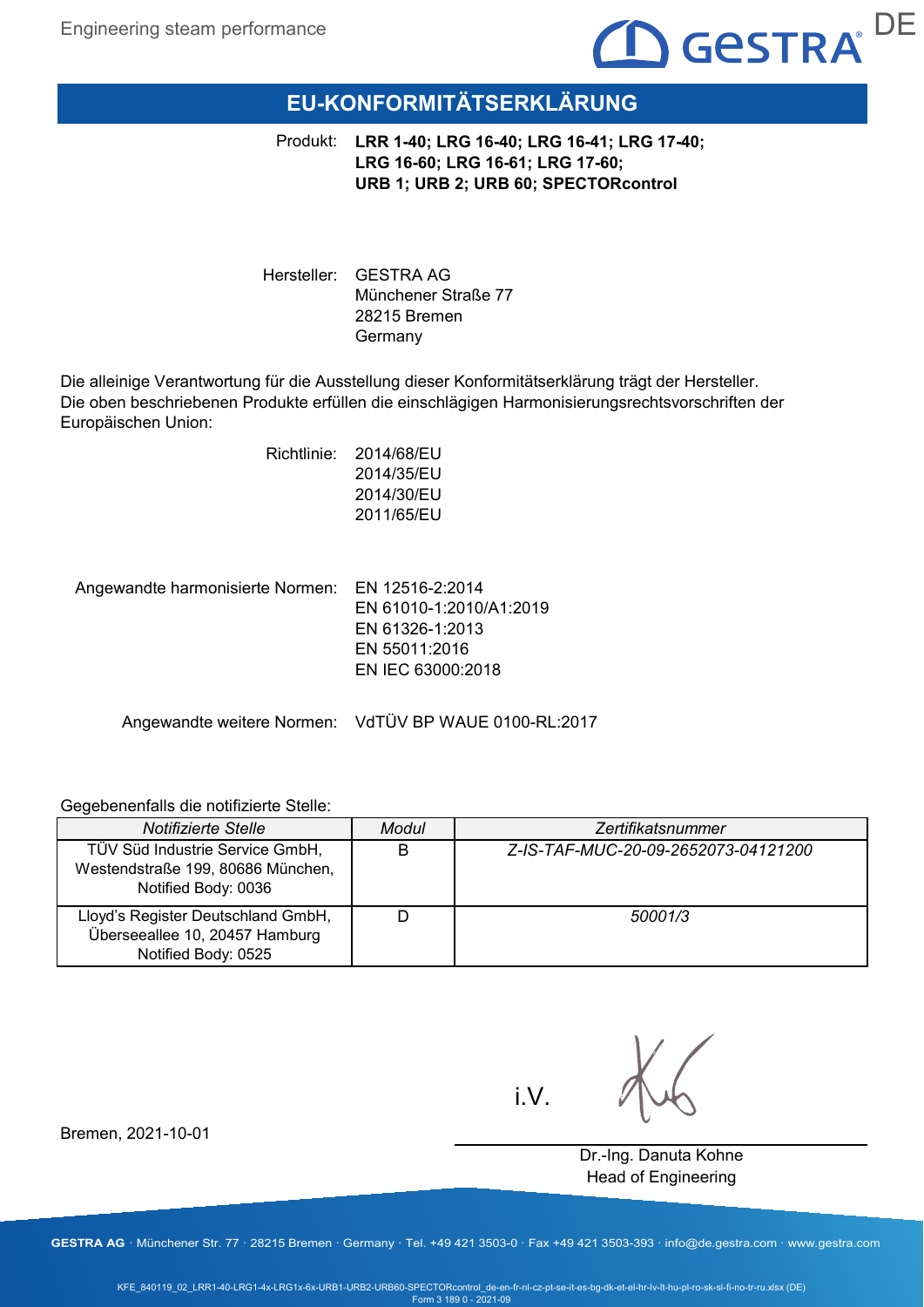

# **EU DECLARATION OF CONFORMITY**

**LRR 1-40; LRG 16-40; LRG 16-41; LRG 17-40;**  Product: **LRG 16-60; LRG 16-61; LRG 17-60; URB 1; URB 2; URB 60; SPECTORcontrol**

Manufacturer: GESTRA AG Münchener Straße 77 28215 Bremen Germany

This declaration of conformity is issued under the sole responsibility of the manufacturer. The products of the declaration described above are in conformity with the relevant Union harmonisation legislation:

| Directive:<br>2014/68/EU |
|--------------------------|
| 2014/35/EU               |
| 2014/30/EU               |
| 2011/65/EU               |
|                          |
|                          |
|                          |

Applied harmonized standards: EN 12516-2:2014 EN 61010-1:2010/A1:2019 EN 61326-1:2013 EN 55011:2016 EN IEC 63000:2018

Applied other standards: VdTÜV BP WAUE 0100-RL:2017

## Where applicable, the notified body:

| <b>Notified Body</b>                                                                        | Module | Certificate No.                     |
|---------------------------------------------------------------------------------------------|--------|-------------------------------------|
| TÜV Süd Industrie Service GmbH,<br>Westendstraße 199, 80686 München,<br>Notified Body: 0036 |        | Z-IS-TAF-MUC-20-09-2652073-04121200 |
| Lloyd's Register Deutschland GmbH,<br>Überseeallee 10, 20457 Hamburg<br>Notified Body: 0525 |        | 50001/3                             |

Bremen, 2021-10-01

(original signature see page 1)

Dr.-Ing. Danuta Kohne Head of Engineering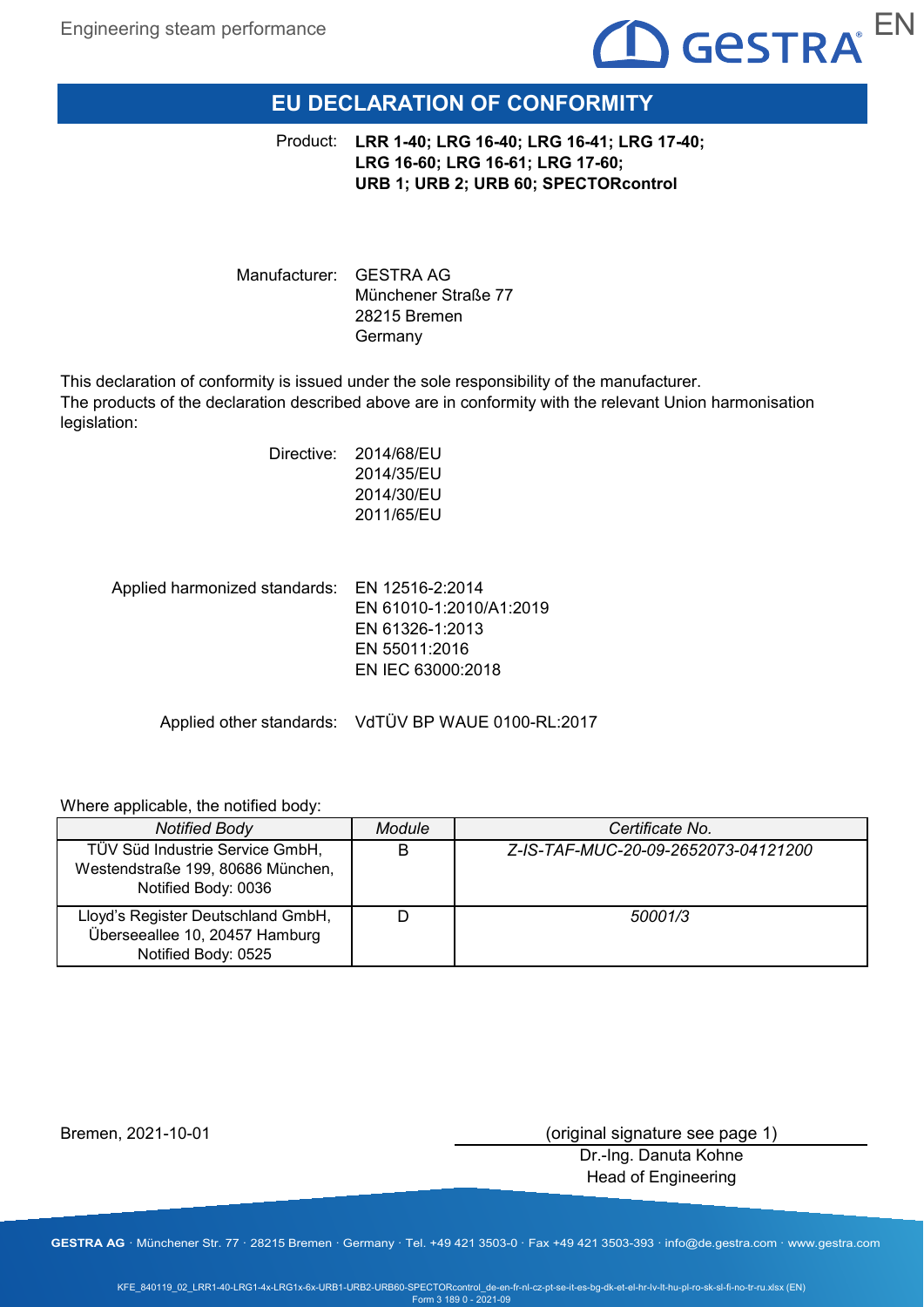

## **ЕС декларация за съответствие**

**LRR 1-40; LRG 16-40; LRG 16-41; LRG 17-40;**  Продукт: **LRG 16-60; LRG 16-61; LRG 17-60; URB 1; URB 2; URB 60; SPECTORcontrol**

Производител: GESTRA AG Münchener Straße 77 28215 Bremen Germany

Производителят носи единствената отговорност за издаването на тази декларация за съответствие. Горепосочените продукти отговарят на съответните предписания за хармонизиране на Европейския съюз:

> Директива: 2014/68/EU 2014/35/EU 2014/30/EU 2011/65/EU

| Приложени хармонизирани EN 12516-2:2014 |                                    |
|-----------------------------------------|------------------------------------|
|                                         | стандарти: EN 61010-1:2010/A1:2019 |
|                                         | EN 61326-1:2013                    |
|                                         | EN 55011:2016                      |
|                                         | EN IEC 63000:2018                  |
|                                         |                                    |

Други приложени стандарти: VdTÜV BP WAUE 0100-RL:2017

## Ако е приложимо, нотифицираният орган:

| Нотифициран орган                                                                           | Модул | Номер на сертификат                 |
|---------------------------------------------------------------------------------------------|-------|-------------------------------------|
| TÜV Süd Industrie Service GmbH,<br>Westendstraße 199, 80686 München,<br>Notified Body: 0036 | B     | Z-IS-TAF-MUC-20-09-2652073-04121200 |
| Lloyd's Register Deutschland GmbH,<br>Überseeallee 10, 20457 Hamburg<br>Notified Body: 0525 |       | 50001/3                             |

Bremen, 2021-10-01

(Оригинален подпис виж страница 1)

Dr.-Ing. Danuta Kohne Head of Engineering

**GESTRA AG** · Münchener Str. 77 · 28215 Bremen · Germany · Tel. +49 421 3503-0 · Fax +49 421 3503-393 · info@de.gestra.com · www.gestra.com

KFE\_840119\_02\_LRR1-40-LRG1-4x-LRG1x-6x-URB1-URB2-URB60-SPECTORcontrol\_de-en-fr-nl-cz-pt-se-it-es-bg-dk-et-el-hr-lv-lt-hu-pl-ro-sk-sl-fi-no-tr-ru.xlsx (BG) Form 3 189 0 - 2021-09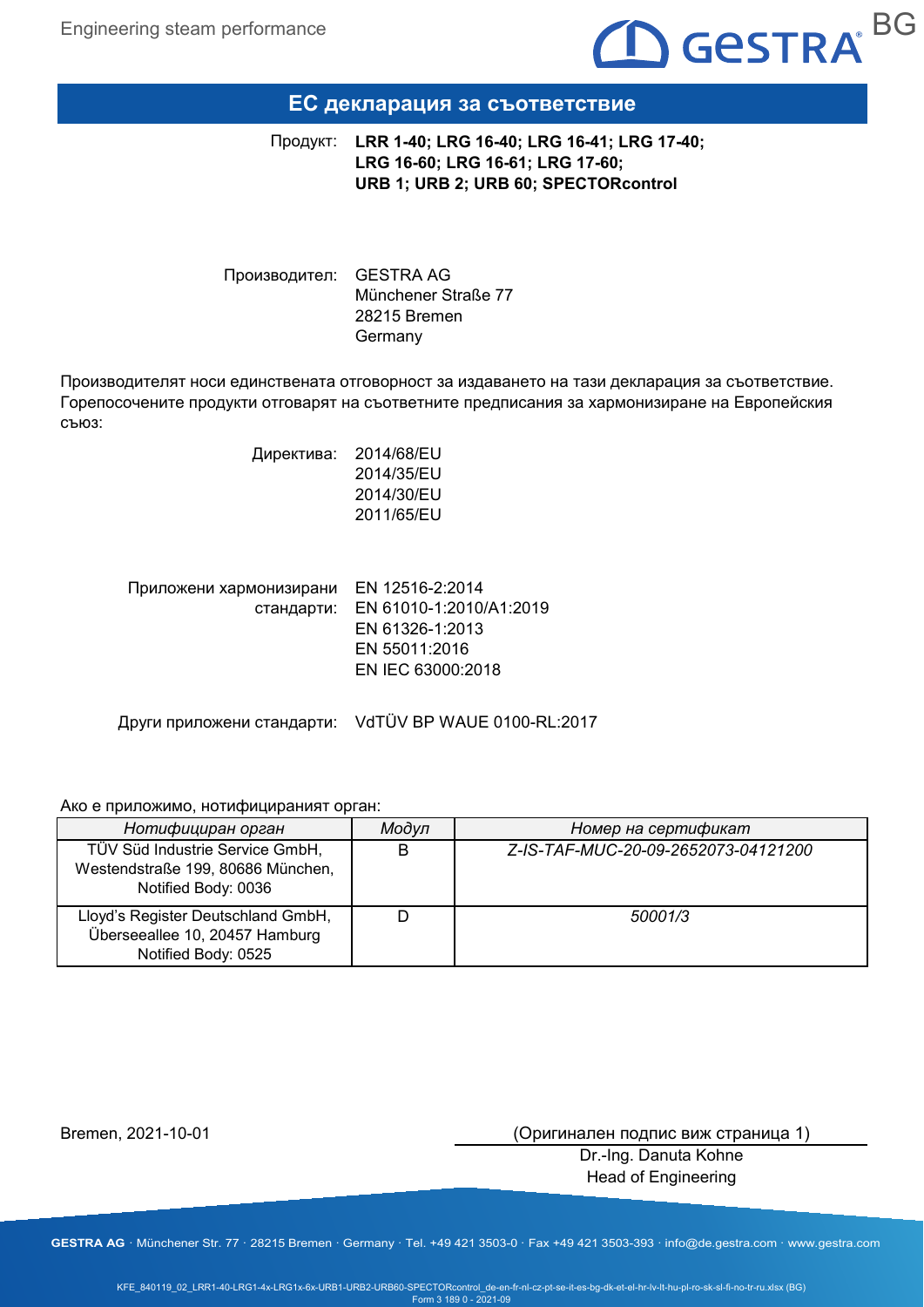

# **Declaración de conformidad de la UE**

**LRR 1-40; LRG 16-40; LRG 16-41; LRG 17-40;**  Producto: **LRG 16-60; LRG 16-61; LRG 17-60; URB 1; URB 2; URB 60; SPECTORcontrol**

Fabricante: GESTRA AG Münchener Straße 77 28215 Bremen Germany

El fabricante asume toda la responsabilidad por la expedición de esta declaración de conformidad. Los productos descritos arriba cumplen la legislación pertinente sobre armonización de la Comunidad Europea:

| Directiva: | 2014/68/EU |
|------------|------------|
|            | 2014/35/EU |
|            | 2014/30/EU |
|            | 2011/65/EU |
|            |            |
|            |            |

Normas armonizadas aplicadas: EN 12516-2:2014 EN 61010-1:2010/A1:2019 EN 61326-1:2013 EN 55011:2016 EN IEC 63000:2018

Otras normas aplicadas: VdTÜV BP WAUE 0100-RL:2017

Dado el caso, el organismo notificado:

| Organismo notificado                                                                        | Módulo | N.º de certificado                  |
|---------------------------------------------------------------------------------------------|--------|-------------------------------------|
| TÜV Süd Industrie Service GmbH,<br>Westendstraße 199, 80686 München,<br>Notified Body: 0036 | В      | Z-IS-TAF-MUC-20-09-2652073-04121200 |
| Lloyd's Register Deutschland GmbH,<br>Überseeallee 10, 20457 Hamburg<br>Notified Body: 0525 |        | 50001/3                             |

Bremen, 2021-10-01

(Firma original, véase la página 1)

Dr.-Ing. Danuta Kohne Head of Engineering

**GESTRA AG** · Münchener Str. 77 · 28215 Bremen · Germany · Tel. +49 421 3503-0 · Fax +49 421 3503-393 · info@de.gestra.com · www.gestra.com

KFE\_840119\_02\_LRR1-40-LRG1-4x-LRG1x-6x-URB1-URB2-URB60-SPECTORcontrol\_de-en-fr-nl-cz-pt-se-it-es-bg-dk-et-el-hr-lv-lt-hu-pl-ro-sk-sl-fi-no-tr-ru.xlsx (ES) Form 3 189 0 - 2021-09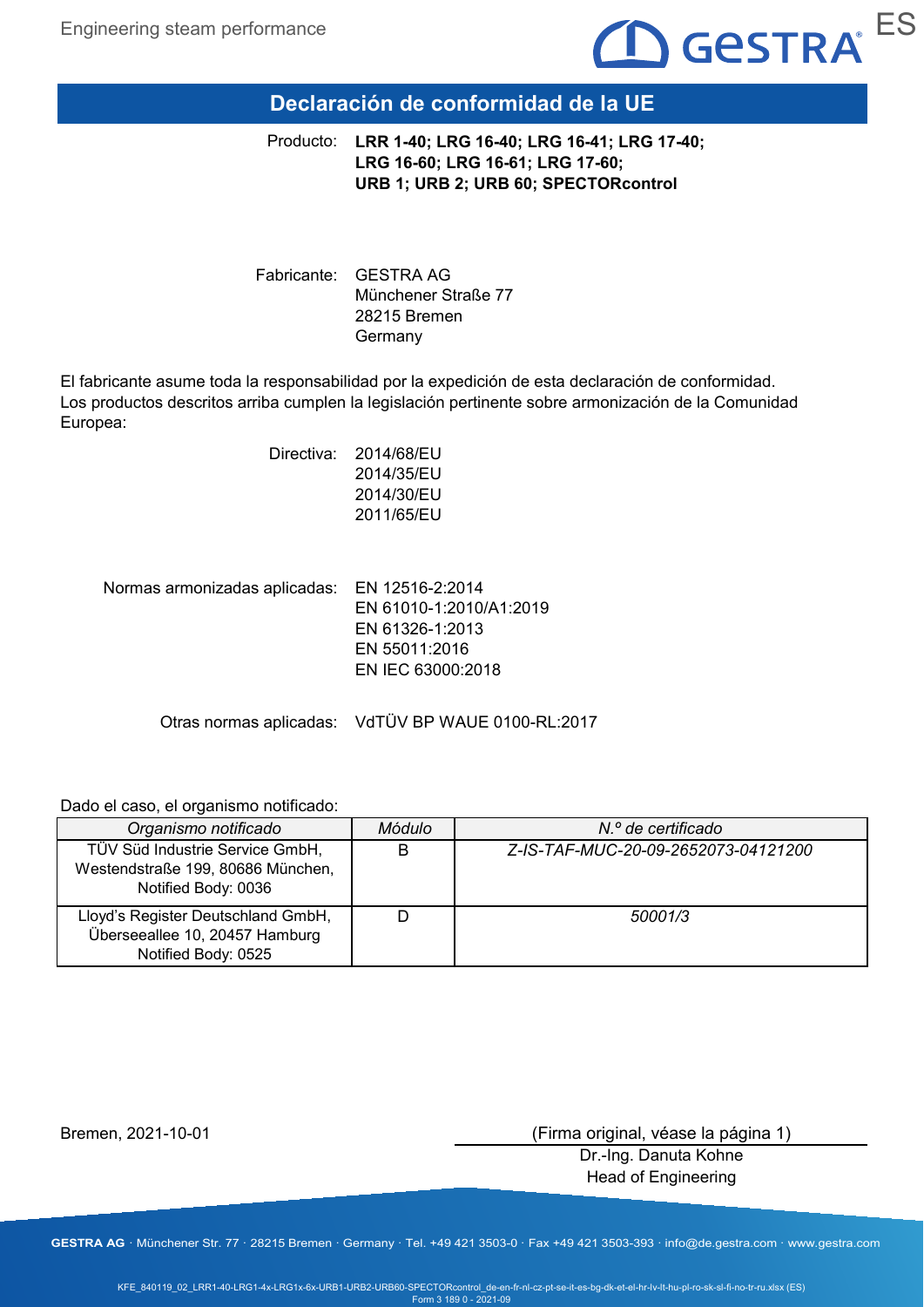

# **EU Prohlášení o shodě**

**LRR 1-40; LRG 16-40; LRG 16-41; LRG 17-40;**  Výrobek: **LRG 16-60; LRG 16-61; LRG 17-60; URB 1; URB 2; URB 60; SPECTORcontrol**

Výrobce: GESTRA AG Münchener Straße 77 28215 Bremen Germany

Výhradní odpovědnost za vystavení tohoto Prohlášení o shodě nese výrobce. Výše popsané výrobky splňují příslušné harmonizační předpisy Evropské unie:

> Směrnice: 2014/68/EU 2014/35/EU 2014/30/EU 2011/65/EU

Použité harmonizované normy: EN 12516-2:2014 EN 61010-1:2010/A1:2019 EN 61326-1:2013 EN 55011:2016 EN IEC 63000:2018

Další použité normy: VdTÜV BP WAUE 0100-RL:2017

## Případně oznámený subjekt:

| Oznámený subjekt                                                                            | Modul | Certifikát č.                       |
|---------------------------------------------------------------------------------------------|-------|-------------------------------------|
| TÜV Süd Industrie Service GmbH,<br>Westendstraße 199, 80686 München,<br>Notified Body: 0036 | В     | Z-IS-TAF-MUC-20-09-2652073-04121200 |
| Lloyd's Register Deutschland GmbH,<br>Überseeallee 10, 20457 Hamburg<br>Notified Body: 0525 |       | 50001/3                             |

Bremen, 2021-10-01

(Originální podpis viz strna 1)

Dr.-Ing. Danuta Kohne Head of Engineering

**GESTRA AG** · Münchener Str. 77 · 28215 Bremen · Germany · Tel. +49 421 3503-0 · Fax +49 421 3503-393 · info@de.gestra.com · www.gestra.com

KFE\_840119\_02\_LRR1-40-LRG1-4x-LRG1x-6x-URB1-URB2-URB60-SPECTORcontrol\_de-en-fr-nl-cz-pt-se-it-es-bg-dk-et-el-hr-lv-lt-hu-pl-ro-sk-sl-fi-no-tr-ru.xlsx (CS) Form 3 189 0 - 2021-09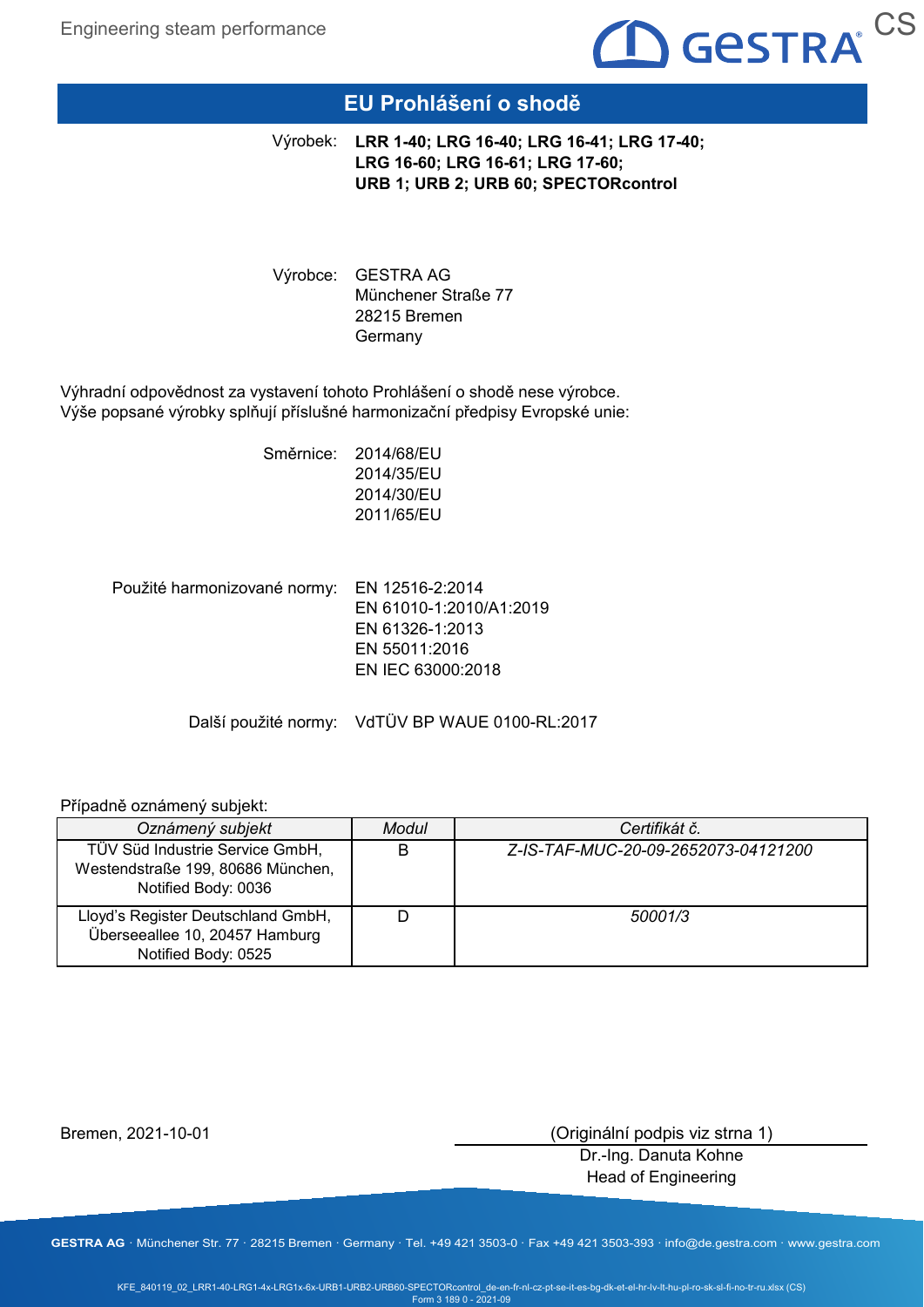

# **EF-overensstemmelseserklæring**

**LRR 1-40; LRG 16-40; LRG 16-41; LRG 17-40;**  Produkt: **LRG 16-60; LRG 16-61; LRG 17-60; URB 1; URB 2; URB 60; SPECTORcontrol**

Fabrikant: GESTRA AG Münchener Straße 77 28215 Bremen Germany

Fabrikanten er eneansvarlig for udstedelsen af overensstemmelseserklæringen. De ovenfor beskrevne produkter overholder den relevante harmoniseringslovgivning i Den Europæiske Union:

> Direktiv: 2014/68/EU 2014/35/EU 2014/30/EU 2011/65/EU

Anvendte harmoniserede standarder: EN 12516-2:2014 EN 61010-1:2010/A1:2019 EN 61326-1:2013 EN 55011:2016 EN IEC 63000:2018

Andre anvendte standarder: VdTÜV BP WAUE 0100-RL:2017

## I givet fald det bemyndigede organ:

| Bemyndiget organ                                                                            | Modul | Certifikat nr.                      |
|---------------------------------------------------------------------------------------------|-------|-------------------------------------|
| TÜV Süd Industrie Service GmbH,<br>Westendstraße 199, 80686 München,<br>Notified Body: 0036 |       | Z-IS-TAF-MUC-20-09-2652073-04121200 |
| Lloyd's Register Deutschland GmbH,<br>Überseeallee 10, 20457 Hamburg<br>Notified Body: 0525 |       | 50001/3                             |

Bremen, 2021-10-01

(Se side 1 mht. original underskrift)

Dr.-Ing. Danuta Kohne Head of Engineering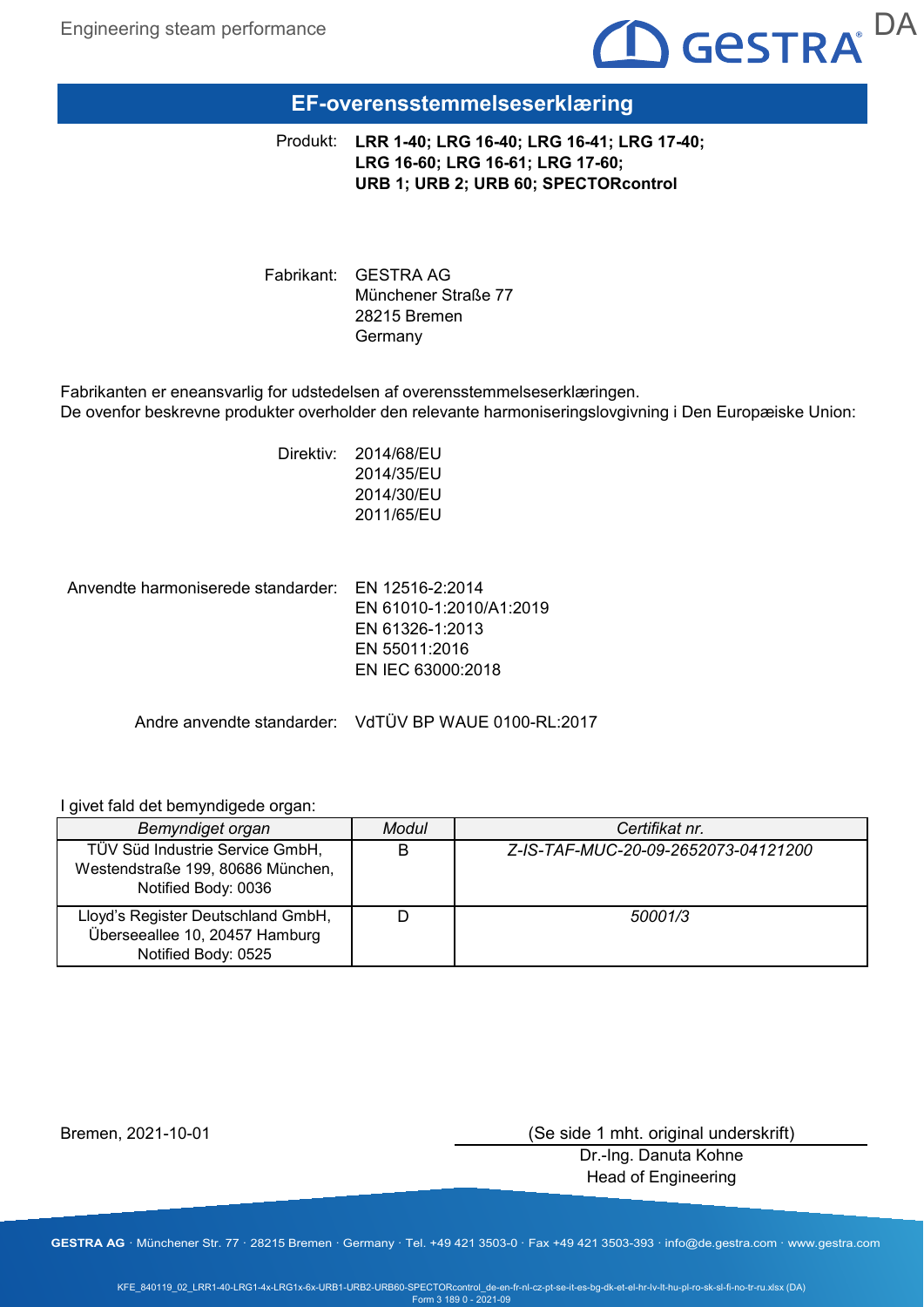

## **ELi vastavusdeklaratsioon**

**LRR 1-40; LRG 16-40; LRG 16-41; LRG 17-40;**  Toode: **LRG 16-60; LRG 16-61; LRG 17-60; URB 1; URB 2; URB 60; SPECTORcontrol**

Tootja: GESTRA AG Münchener Straße 77 28215 Bremen Germany

Tootjal lasub käesoleva vastavusdeklaratsiooni väljaandmise eest ainuvastutus. Eespool kirjeldatud tooted täidavad Euroopa Liidu asjaomaseid ühtlustusnõudeid:

> Direktiiv: 2014/68/EU 2014/35/EU 2014/30/EU 2011/65/EU

Kohaldatud ühtlustatud standardid: EN 12516-2:2014 EN 61010-1:2010/A1:2019 EN 61326-1:2013 EN 55011:2016 EN IEC 63000:2018

Muud kohaldatud standardid: VdTÜV BP WAUE 0100-RL:2017

## Vajaduse korral teavitatud asutus:

| <b>Teavitatud asutus</b>                                                                    | <b>Moodul</b> | Sertifikaadi nr                     |
|---------------------------------------------------------------------------------------------|---------------|-------------------------------------|
| TÜV Süd Industrie Service GmbH,<br>Westendstraße 199, 80686 München,<br>Notified Body: 0036 | B             | Z-IS-TAF-MUC-20-09-2652073-04121200 |
| Lloyd's Register Deutschland GmbH,<br>Überseeallee 10, 20457 Hamburg<br>Notified Body: 0525 |               | 50001/3                             |

Bremen, 2021-10-01

(Allkirja originaali vaadake lk 1)

Dr.-Ing. Danuta Kohne Head of Engineering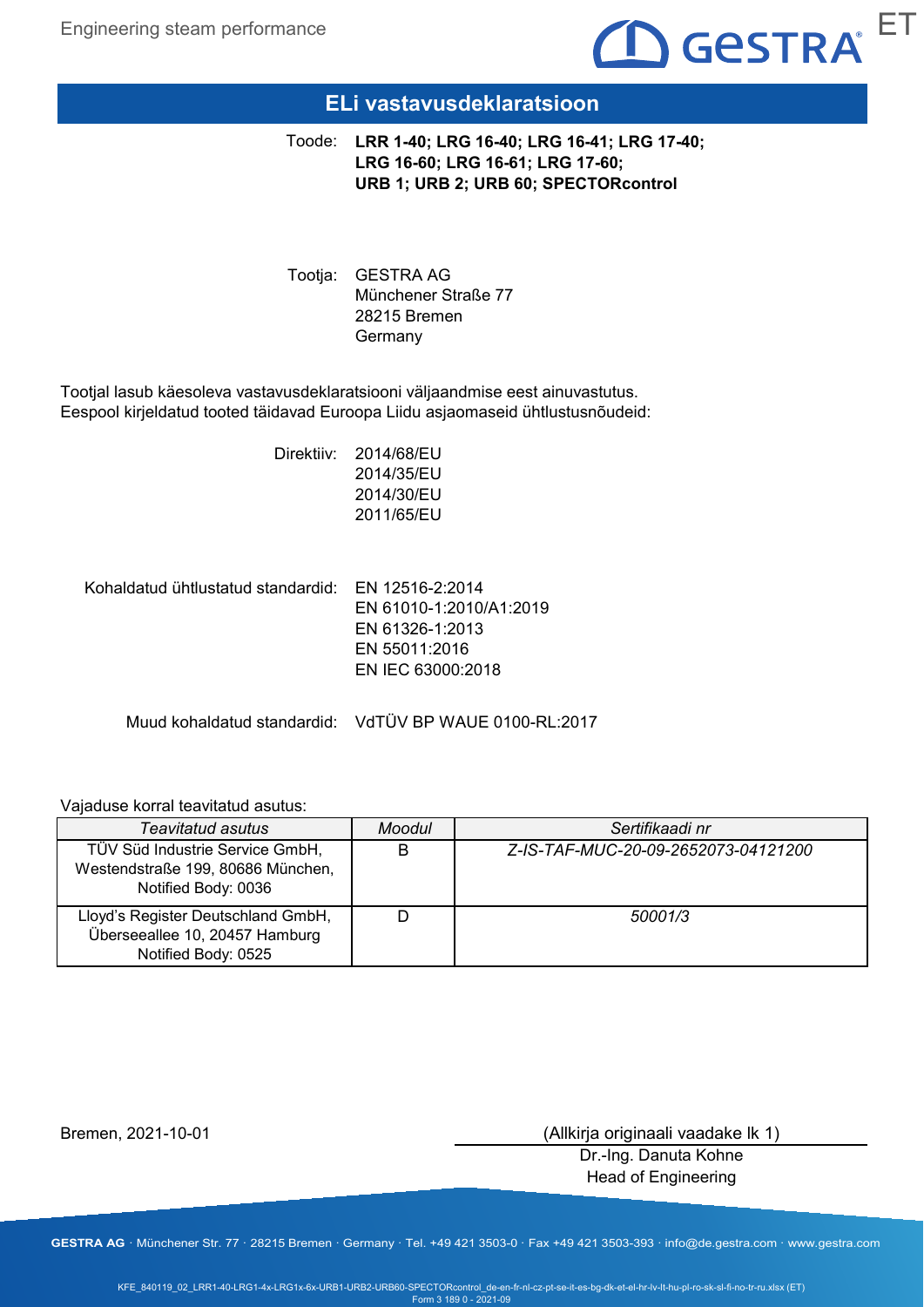

# **Δήλωση συμμόρφωσης ΕΕ**

**LRR 1-40; LRG 16-40; LRG 16-41; LRG 17-40;**  Προϊόν: **LRG 16-60; LRG 16-61; LRG 17-60; URB 1; URB 2; URB 60; SPECTORcontrol**

Κατασκευαστής: GESTRA AG Münchener Straße 77 28215 Bremen Germany

Η αποκλειστική ευθύνη για την έκδοση αυτής της δήλωσης συμμόρφωσης βαρύνει τον κατασκευαστή. Τα προϊόντα που αναφέρονται παραπάνω πληρούν τη σχετική νομοθεσία εναρμόνισης της Ευρωπαϊκής Ένωσης:

> Οδηγία: 2014/68/EU 2014/35/EU 2014/30/EU 2011/65/EU

Εφαρμοζόμενα εναρμονισμένα EN 12516-2:2014 πρότυπα: EN 61010-1:2010/A1:2019 EN 61326-1:2013 EN 55011:2016 EN IEC 63000:2018

Εφαρμοζόμενα περαιτέρω πρότυπα: VdTÜV BP WAUE 0100-RL:2017

Ενδεχομένως η κοινοποιημένη υπηρεσία:

| Κοινοποιημένος φορέας                                                                       | Μονάδα | Αρ. Πιστοποιητικού                  |
|---------------------------------------------------------------------------------------------|--------|-------------------------------------|
| TÜV Süd Industrie Service GmbH,<br>Westendstraße 199, 80686 München,<br>Notified Body: 0036 | В      | Z-IS-TAF-MUC-20-09-2652073-04121200 |
| Lloyd's Register Deutschland GmbH,<br>Überseeallee 10, 20457 Hamburg<br>Notified Body: 0525 |        | 50001/3                             |

Bremen, 2021-10-01

(Αυθεντική υπογραφή, δείτε σελίδα 1)

Dr.-Ing. Danuta Kohne Head of Engineering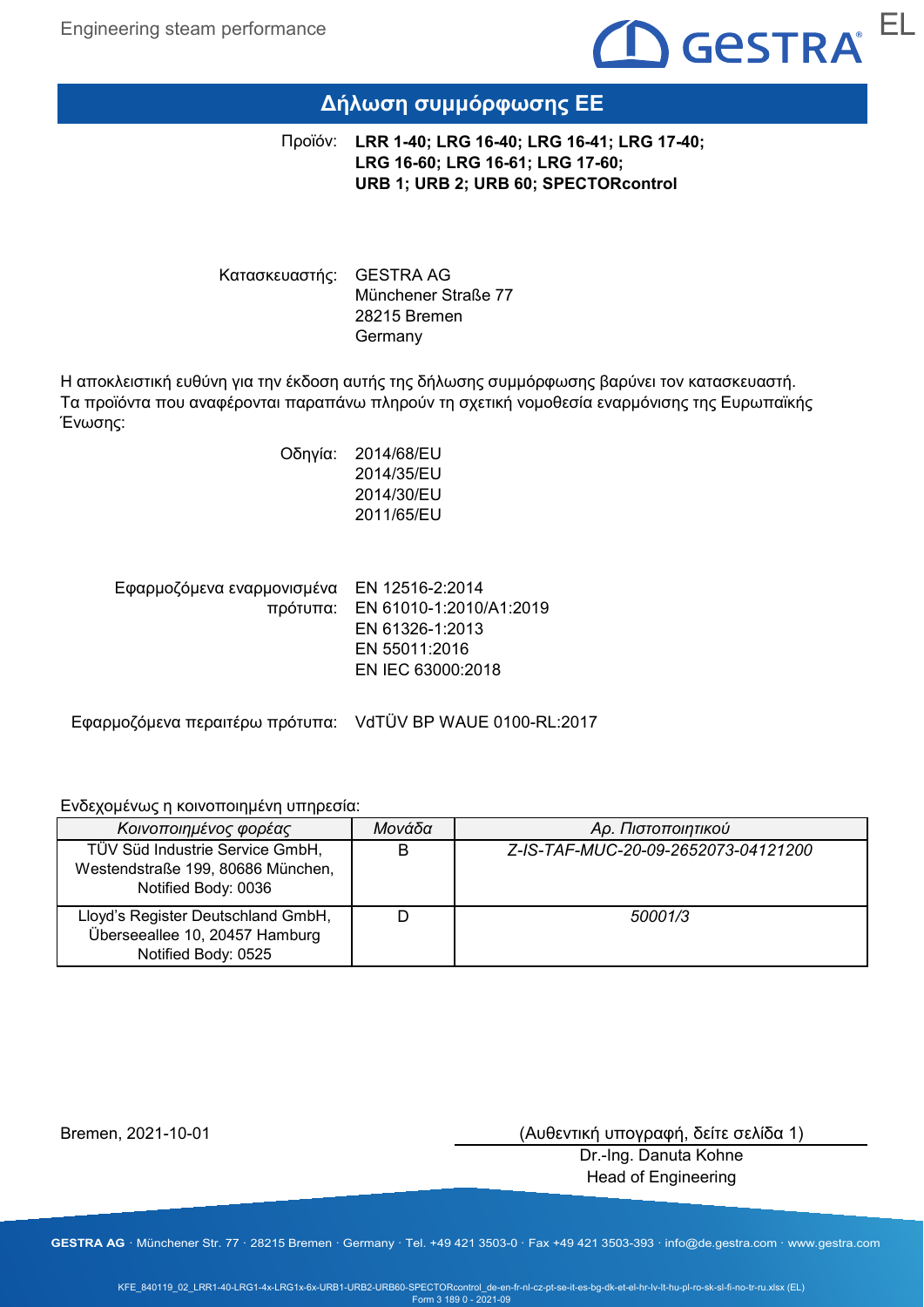

# **Déclaration de conformité UE**

**LRR 1-40; LRG 16-40; LRG 16-41; LRG 17-40;**  Produit : **LRG 16-60; LRG 16-61; LRG 17-60; URB 1; URB 2; URB 60; SPECTORcontrol**

Fabricant : GESTRA AG Münchener Straße 77 28215 Bremen Germany

Le fabricant est le seul responsable de la publication de la présente déclaration de conformité. Les produits mentionnés ci-dessus respectent les directives d'harmonisation en vigueur dans l'Union européenne :

| Directive | 2014/68/EU |
|-----------|------------|
|           | 2014/35/EU |
|           | 2014/30/EU |
|           | 2011/65/EU |
|           |            |
|           |            |

Normes harmonisées appliquées : EN 12516-2:2014 EN 61010-1:2010/A1:2019 EN 61326-1:2013 EN 55011:2016 EN IEC 63000:2018

Autres normes appliquées : VdTÜV BP WAUE 0100-RL:2017

## Le cas échéant, l'organisme notifié:

| Organisme notifié                                                                           | Module | Certificat n°                       |
|---------------------------------------------------------------------------------------------|--------|-------------------------------------|
| TÜV Süd Industrie Service GmbH,<br>Westendstraße 199, 80686 München,<br>Notified Body: 0036 | B      | Z-IS-TAF-MUC-20-09-2652073-04121200 |
| Lloyd's Register Deutschland GmbH,<br>Überseeallee 10, 20457 Hamburg<br>Notified Body: 0525 |        | 50001/3                             |

Bremen, 2021-10-01

(Signature originale, voir page 1)

Dr.-Ing. Danuta Kohne Head of Engineering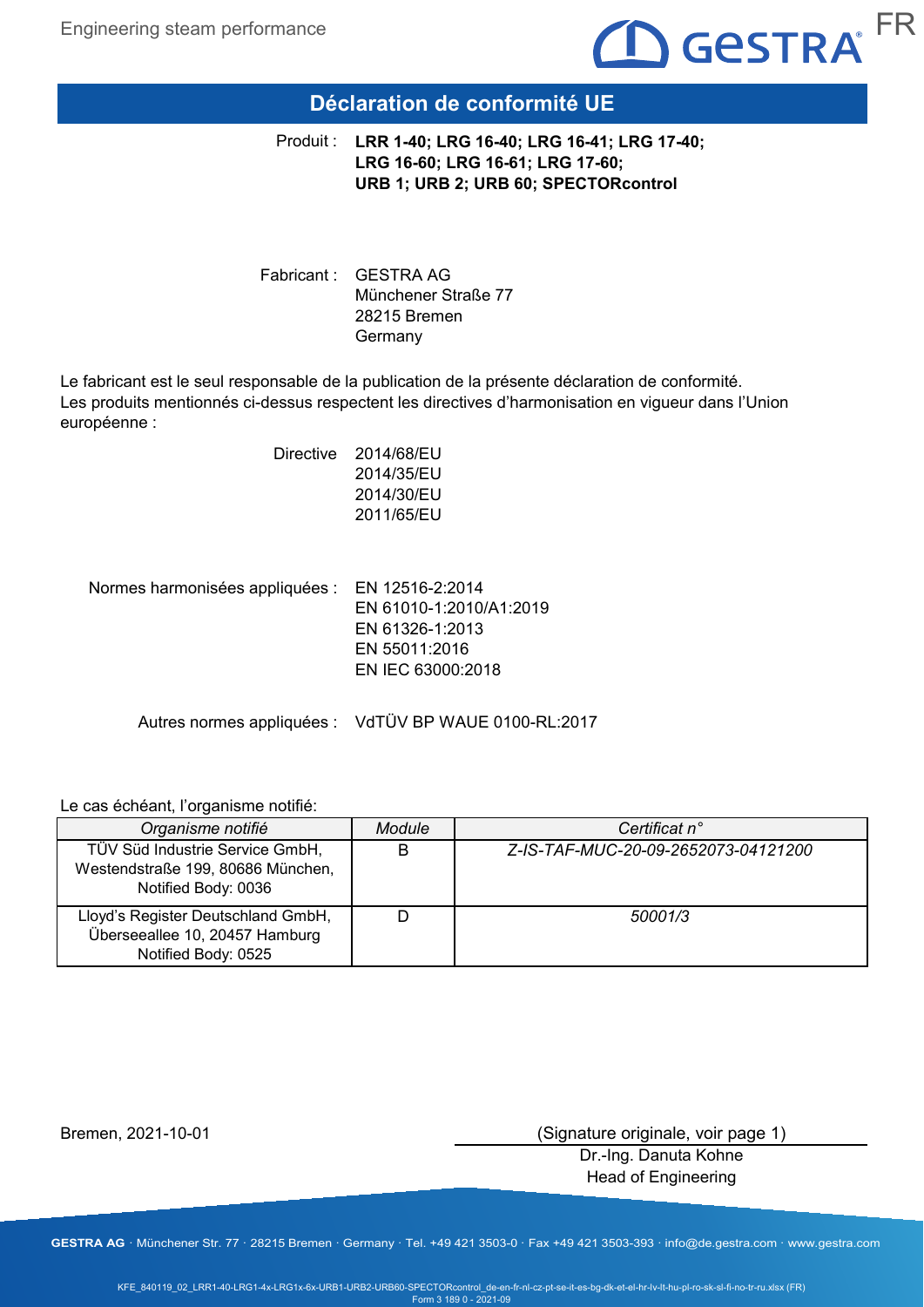

# **EU izjava o sukladnosti**

**LRR 1-40; LRG 16-40; LRG 16-41; LRG 17-40;**  Proizvod: **LRG 16-60; LRG 16-61; LRG 17-60; URB 1; URB 2; URB 60; SPECTORcontrol**

Proizvođač: GESTRA AG Münchener Straße 77 28215 Bremen Germany

Isključivu odgovornost za izdavanje ove Izjave o sukladnosti snosi proizvođač. Prethodno navedeni proizvodi zadovoljavaju mjerodavne pravne propise o usklađivanju Europske unije:

Primijenjene usklađene norme: EN 12516-2:2014 Direktiva: 2014/68/EU 2014/35/EU 2014/30/EU 2011/65/EU EN 61010-1:2010/A1:2019 EN 61326-1:2013

EN IEC 63000:2018

EN 55011:2016

Ostale primijenjene norme: VdTÜV BP WAUE 0100-RL:2017

## Po potrebi prijavljeno tijelo:

| Prijavljeno tijelo                                                                          | Modul | Br. Certifikata                     |
|---------------------------------------------------------------------------------------------|-------|-------------------------------------|
| TÜV Süd Industrie Service GmbH,<br>Westendstraße 199, 80686 München,<br>Notified Body: 0036 | B     | Z-IS-TAF-MUC-20-09-2652073-04121200 |
| Lloyd's Register Deutschland GmbH,<br>Überseeallee 10, 20457 Hamburg<br>Notified Body: 0525 |       | 50001/3                             |

Bremen, 2021-10-01

(Originalni potpis, vidi stranicu 1)

Dr.-Ing. Danuta Kohne Head of Engineering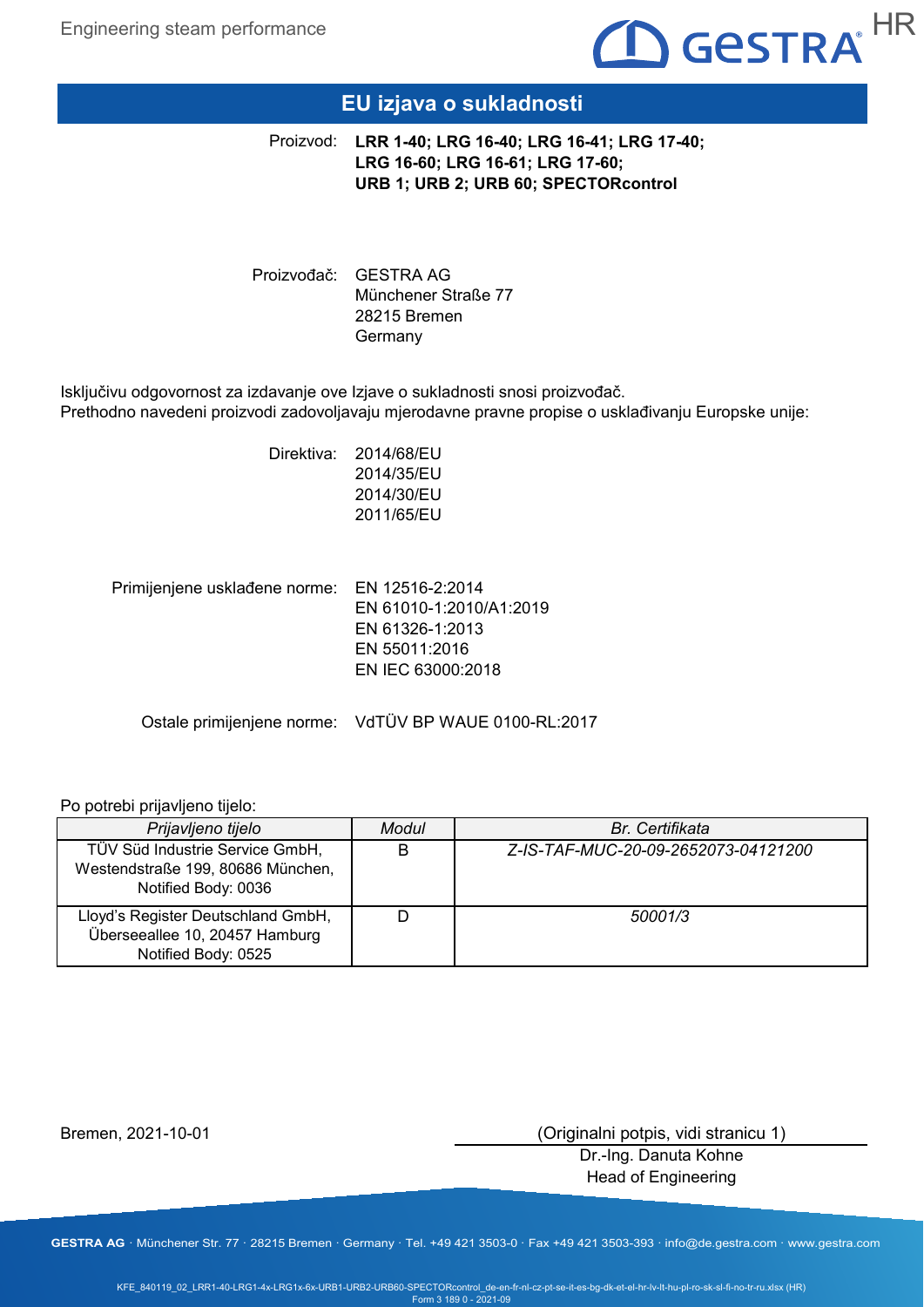

# **Dichiarazione di conformità UE**

**LRR 1-40; LRG 16-40; LRG 16-41; LRG 17-40;**  Prodotto: **LRG 16-60; LRG 16-61; LRG 17-60; URB 1; URB 2; URB 60; SPECTORcontrol**

Fabbricante: GESTRA AG Münchener Straße 77 28215 Bremen Germany

La presente dichiarazione di conformità è rilasciata sotto l'esclusiva responsabilità del fabbricante. I prodotti oggetto della dichiarazione di cui sopra sono conformi alla pertinente normativa di armonizzazione dell'UE:

| Direttiva: | 2014/68/EU |
|------------|------------|
|            | 2014/35/EU |
|            | 2014/30/EU |
|            | 2011/65/EU |
|            |            |

Norme armonizzate applicate: EN 12516-2:2014 EN 61010-1:2010/A1:2019 EN 61326-1:2013 EN 55011:2016 EN IEC 63000:2018

Altre norme applicate: VdTÜV BP WAUE 0100-RL:2017

Ove applicabile, organismo notificato:

| Organismo notificato                                                                        | <b>Modulo</b> | Certificato N.                      |
|---------------------------------------------------------------------------------------------|---------------|-------------------------------------|
| TÜV Süd Industrie Service GmbH,<br>Westendstraße 199, 80686 München,<br>Notified Body: 0036 | B             | Z-IS-TAF-MUC-20-09-2652073-04121200 |
| Lloyd's Register Deutschland GmbH,<br>Überseeallee 10, 20457 Hamburg<br>Notified Body: 0525 |               | 50001/3                             |

Bremen, 2021-10-01

(Firma originale vedi pagina 1)

Dr.-Ing. Danuta Kohne Head of Engineering

**GESTRA AG** · Münchener Str. 77 · 28215 Bremen · Germany · Tel. +49 421 3503-0 · Fax +49 421 3503-393 · info@de.gestra.com · www.gestra.com

KFE\_840119\_02\_LRR1-40-LRG1-4x-LRG1x-6x-URB1-URB2-URB60-SPECTORcontrol\_de-en-fr-nl-cz-pt-se-it-es-bg-dk-et-el-hr-lv-lt-hu-pl-ro-sk-sl-fi-no-tr-ru.xlsx (IT) Form 3 189 0 - 2021-09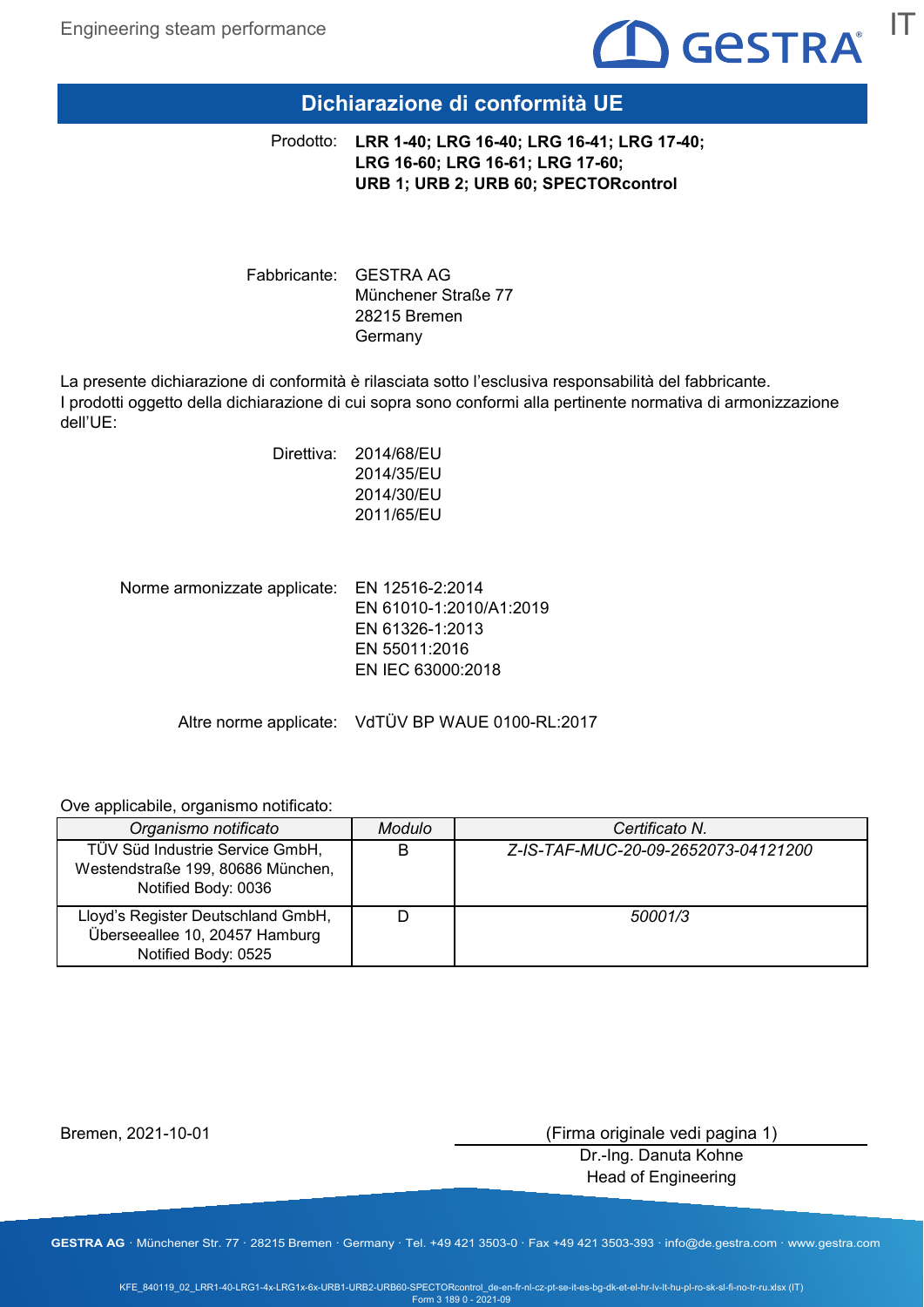

# **ES atbilstības deklarācija**

**LRR 1-40; LRG 16-40; LRG 16-41; LRG 17-40;**  Izstrādājums: **LRG 16-60; LRG 16-61; LRG 17-60; URB 1; URB 2; URB 60; SPECTORcontrol**

Ražotājs: GESTRA AG Münchener Straße 77 28215 Bremen Germany

Šī atbilstības deklarācija ir izdota vienīgi uz ražotāja atbildību. Iepriekš minētie izstrādājumi izpilda attiecīgos Eiropas Savienības saskaņošanas tiesību aktus:

> Direktīva: 2014/68/EU 2014/35/EU 2014/30/EU 2011/65/EU

Piemērotie saskaņotie standarti: EN 12516-2:2014 EN 61010-1:2010/A1:2019 EN 61326-1:2013 EN 55011:2016 EN IEC 63000:2018

Piemērotie papildu standarti: VdTÜV BP WAUE 0100-RL:2017

## Ja attiecas, kompetentā iestāde:

| Pilnvarotā iestāde                                                                          | <b>Modulis</b> | Sertifikāta Nr.                     |
|---------------------------------------------------------------------------------------------|----------------|-------------------------------------|
| TÜV Süd Industrie Service GmbH,<br>Westendstraße 199, 80686 München,<br>Notified Body: 0036 | B              | Z-IS-TAF-MUC-20-09-2652073-04121200 |
| Lloyd's Register Deutschland GmbH,<br>Überseeallee 10, 20457 Hamburg<br>Notified Body: 0525 |                | 50001/3                             |

Bremen, 2021-10-01

(Skatīt oriģinālo parakstu 1. lpp)

Dr.-Ing. Danuta Kohne Head of Engineering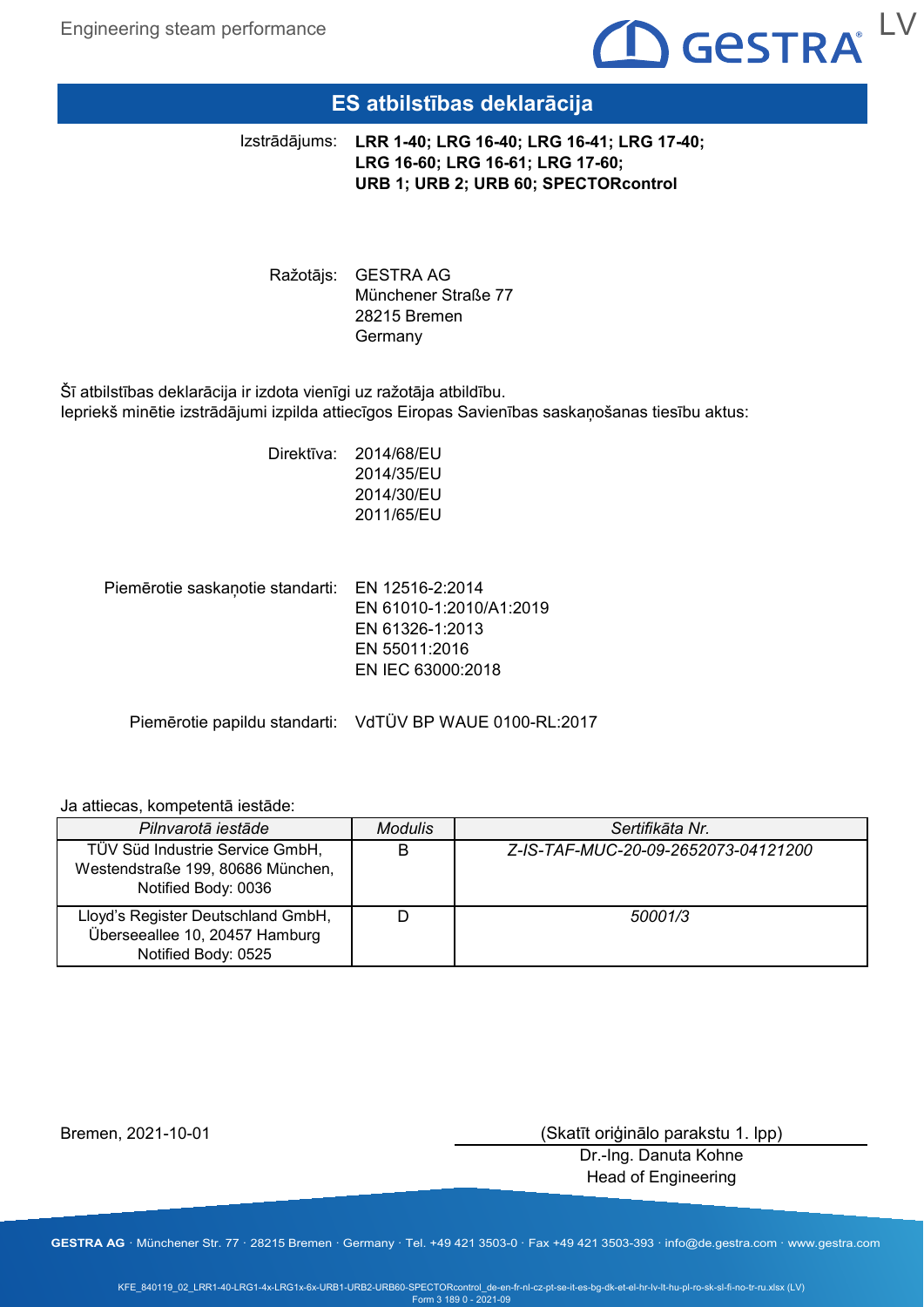

# **ES atitikties deklaracija**

**LRR 1-40; LRG 16-40; LRG 16-41; LRG 17-40;**  Gaminys: **LRG 16-60; LRG 16-61; LRG 17-60; URB 1; URB 2; URB 60; SPECTORcontrol**

Gamintojas: GESTRA AG Münchener Straße 77 28215 Bremen **Germany** 

Už šią atitikties deklaraciją atsakingas tik gamintojas. Pirmiau nurodyti gaminiai atitinka svarbius Europos Sąjungos derinimo teisės aktus:

> Direktyva: 2014/68/EU 2014/35/EU 2014/30/EU 2011/65/EU

Taikomi darnieji standartai: EN 12516-2:2014 EN 61010-1:2010/A1:2019 EN 61326-1:2013 EN 55011:2016 EN IEC 63000:2018

Kiti taikomi standartai: VdTÜV BP WAUE 0100-RL:2017

## Jei taikoma, notifikuotoji įstaiga:

| Notifikuotoji įstaiga                                                                       | <b>Modulis</b> | Pažymėjimo Nr.                      |
|---------------------------------------------------------------------------------------------|----------------|-------------------------------------|
| TÜV Süd Industrie Service GmbH,<br>Westendstraße 199, 80686 München,<br>Notified Body: 0036 |                | Z-IS-TAF-MUC-20-09-2652073-04121200 |
| Lloyd's Register Deutschland GmbH,<br>Überseeallee 10, 20457 Hamburg<br>Notified Body: 0525 |                | 50001/3                             |

Bremen, 2021-10-01

(Originalų parašą žr. 1 puslapyje)

Dr.-Ing. Danuta Kohne Head of Engineering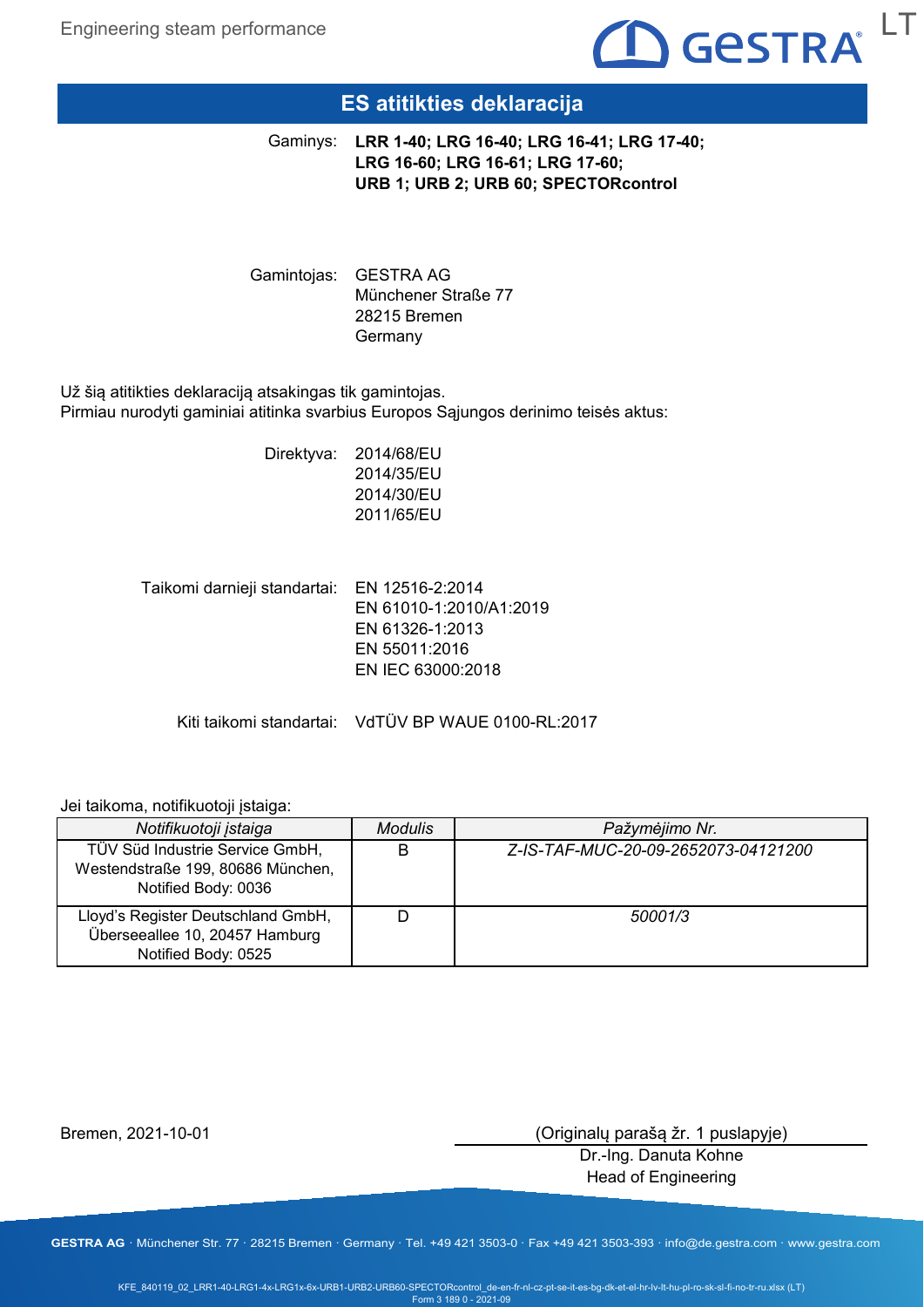# $\mathbf D$  Gestra $^{\mathsf{HU}}$

# **EU-megfelelőségi nyilatkozat**

**LRR 1-40; LRG 16-40; LRG 16-41; LRG 17-40;**  Termék: **LRG 16-60; LRG 16-61; LRG 17-60; URB 1; URB 2; URB 60; SPECTORcontrol**

Gyártó: GESTRA AG Münchener Straße 77 28215 Bremen Germany

A jelen megfelelőségi nyilatkozat kiállításáért a kizárólagos felelősséget a gyártó viseli. A fent leírt termékek teljesítik az Európai Unió alkalmazandó harmonizációs jogszabályainak előírásait:

> Irányelv: 2014/68/EU 2014/35/EU 2014/30/EU 2011/65/EU

Alkalmazott harmonizált szabványok: EN 12516-2:2014 EN 61010-1:2010/A1:2019 EN 61326-1:2013 EN 55011:2016 EN IEC 63000:2018

Más alkalmazott szabványok: VdTÜV BP WAUE 0100-RL:2017

## Adott esetben a bejelentett szervezet:

| <b>Bejelentett szervezet</b>                                                                | Modul | Tanúsítvány száma                   |
|---------------------------------------------------------------------------------------------|-------|-------------------------------------|
| TÜV Süd Industrie Service GmbH,<br>Westendstraße 199, 80686 München,<br>Notified Body: 0036 | B     | Z-IS-TAF-MUC-20-09-2652073-04121200 |
| Lloyd's Register Deutschland GmbH,<br>Überseeallee 10, 20457 Hamburg<br>Notified Body: 0525 |       | 50001/3                             |

Bremen, 2021-10-01

(Az eredeti aláírást megtalálja az 1. oldalon)

Dr.-Ing. Danuta Kohne Head of Engineering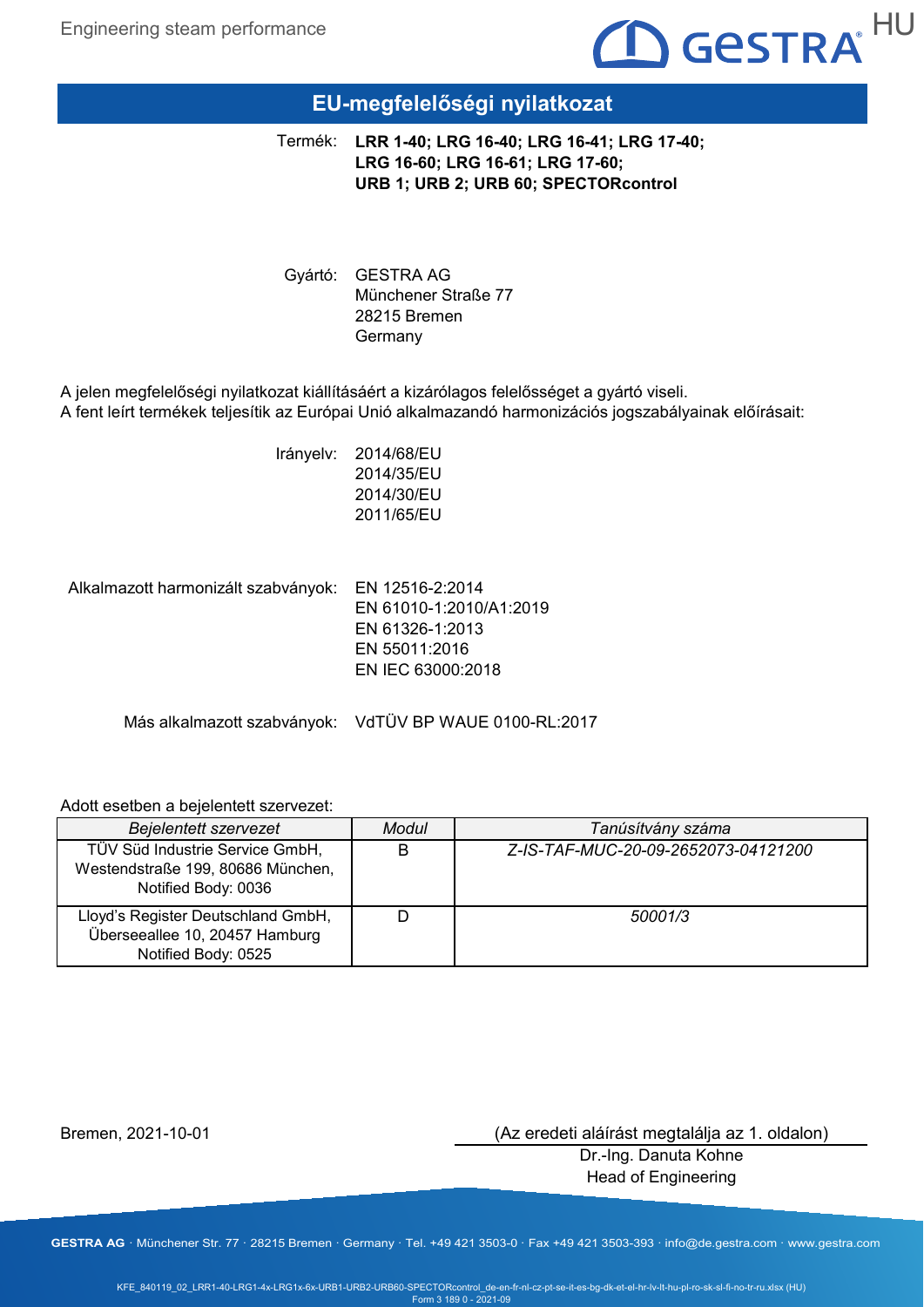

# **Deklaracja zgodności UE**

**LRR 1-40; LRG 16-40; LRG 16-41; LRG 17-40;**  Produkt: **LRG 16-60; LRG 16-61; LRG 17-60; URB 1; URB 2; URB 60; SPECTORcontrol**

Producent: GESTRA AG Münchener Straße 77 28215 Bremen Germany

Wyłączną odpowiedzialność za wystawienie niniejszej deklaracji zgodności ponosi producent. Opisane powyżej produkty są zgodne z odpowiednimi przepisami harmonizacyjnymi Unii Europejskiej:

> Dyrektywa: 2014/68/EU 2014/35/EU 2014/30/EU 2011/65/EU

Zastosowane normy EN 12516-2:2014 zharmonizowane: EN 61010-1:2010/A1:2019 EN 61326-1:2013 EN 55011:2016 EN IEC 63000:2018

Inne zastosowane normy: VdTÜV BP WAUE 0100-RL:2017

## W stosownych przypadkach – jednostka notyfikowana:

| Jednostka notyfikowana                                                                      | Moduł | Nr certyfikatu                      |
|---------------------------------------------------------------------------------------------|-------|-------------------------------------|
| TÜV Süd Industrie Service GmbH,<br>Westendstraße 199, 80686 München,<br>Notified Body: 0036 | B     | Z-IS-TAF-MUC-20-09-2652073-04121200 |
| Lloyd's Register Deutschland GmbH,<br>Überseeallee 10, 20457 Hamburg<br>Notified Body: 0525 |       | 50001/3                             |

Bremen, 2021-10-01

(Oryginalny podpis patrz strona 1)

Dr.-Ing. Danuta Kohne Head of Engineering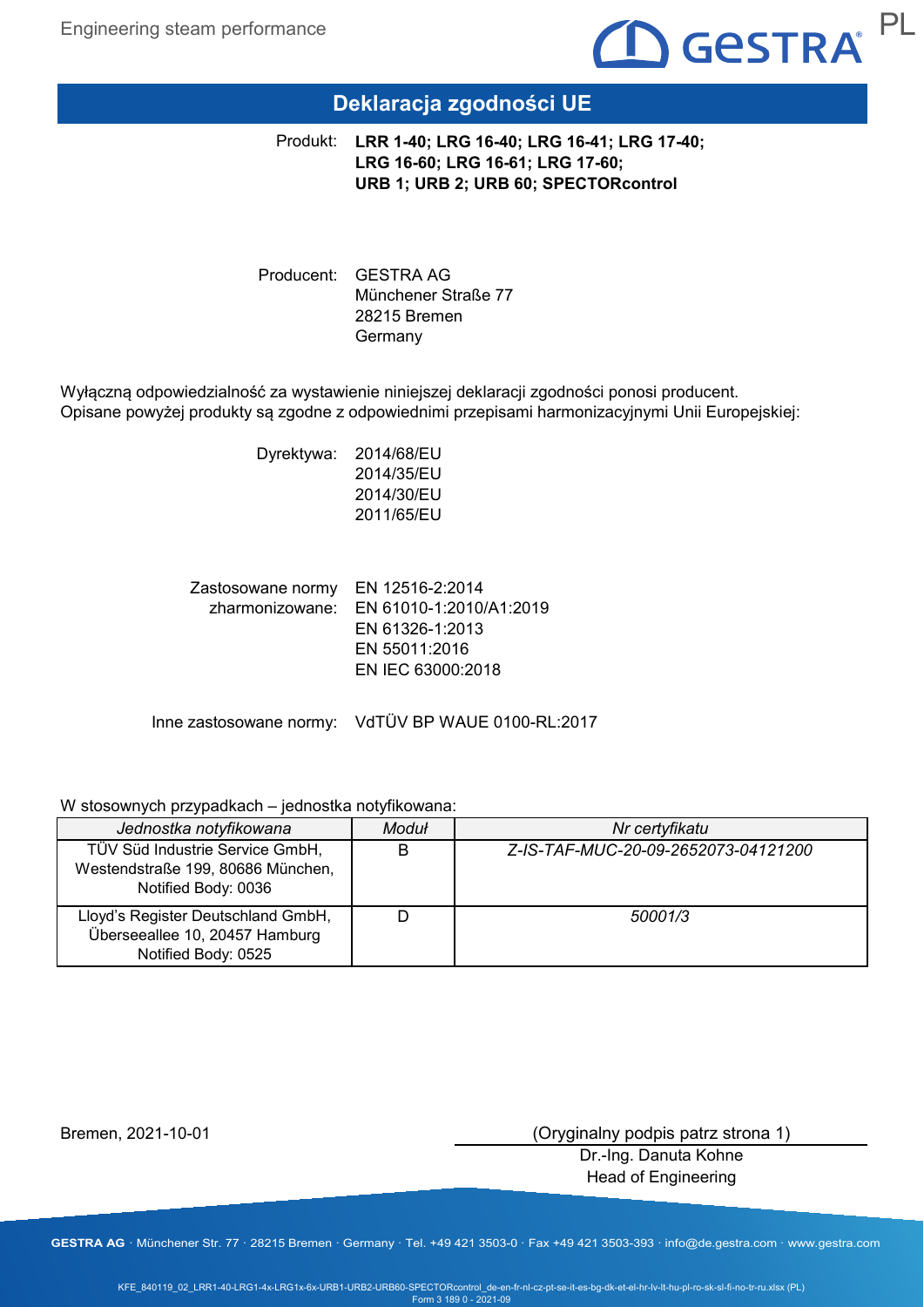

# **EU-conformiteitsverklaring**

**LRR 1-40; LRG 16-40; LRG 16-41; LRG 17-40;**  Product: **LRG 16-60; LRG 16-61; LRG 17-60; URB 1; URB 2; URB 60; SPECTORcontrol**

Fabrikant: GESTRA AG Münchener Straße 77 28215 Bremen Germany

Voor het opstellen van deze conformiteitsverklaring is uitsluitend de fabrikant verantwoordelijk. De hierboven beschreven producten zijn conform de desbetreffende harmonisatiewetgeving van de Europese Unie:

|                                       | 2014/35/EU<br>2014/30/EU<br>2011/65/EU                                                              |
|---------------------------------------|-----------------------------------------------------------------------------------------------------|
| Toegepaste geharmoniseerde<br>normen: | EN 12516-2:2014<br>EN 61010-1:2010/A1:2019<br>EN 61326-1:2013<br>EN 55011:2016<br>EN IEC 63000:2018 |

Richtlijn: 2014/68/EU

Toegepaste andere normen: VdTÜV BP WAUE 0100-RL:2017

## Indien nodig de aangemelde instantie:

| Aangemelde instantie                                                                        | <b>Module</b> | Certificaatnr.                      |
|---------------------------------------------------------------------------------------------|---------------|-------------------------------------|
| TÜV Süd Industrie Service GmbH,<br>Westendstraße 199, 80686 München,<br>Notified Body: 0036 |               | Z-IS-TAF-MUC-20-09-2652073-04121200 |
| Lloyd's Register Deutschland GmbH,<br>Überseeallee 10, 20457 Hamburg<br>Notified Body: 0525 |               | 50001/3                             |

Bremen, 2021-10-01

(Voor originele handtekening zie pagina 1)

Dr.-Ing. Danuta Kohne Head of Engineering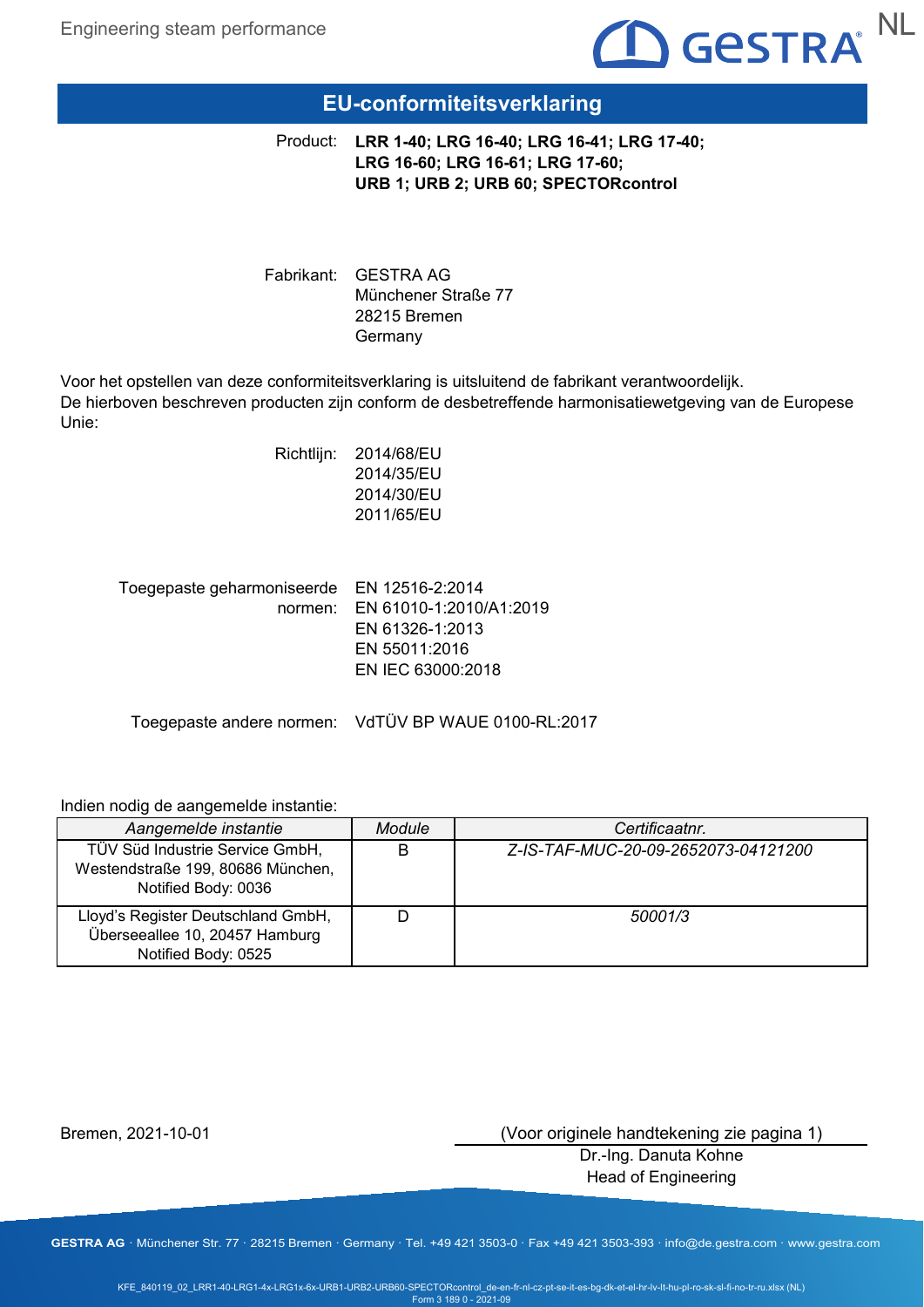

# **Declaração de conformidade CE**

**LRR 1-40; LRG 16-40; LRG 16-41; LRG 17-40;**  Produto: **LRG 16-60; LRG 16-61; LRG 17-60; URB 1; URB 2; URB 60; SPECTORcontrol**

Fabricante: GESTRA AG Münchener Straße 77 28215 Bremen Germany

A presente declaração de conformidade é emitida sob a exclusiva responsabilidade do fabricante. Os produtos descritos anteriormente preenchem legislação de harmonização aplicável da União Europeia:

> Diretiva: 2014/68/EU 2014/35/EU 2014/30/EU 2011/65/EU

Normas harmonizadas aplicadas: EN 12516-2:2014 EN 61010-1:2010/A1:2019 EN 61326-1:2013 EN 55011:2016 EN IEC 63000:2018

Outras normas aplicadas: VdTÜV BP WAUE 0100-RL:2017

## Eventualmente o organismo notificado:

| Organismo notificado                                                                        | Módulo | N.º de certificado                  |
|---------------------------------------------------------------------------------------------|--------|-------------------------------------|
| TÜV Süd Industrie Service GmbH,<br>Westendstraße 199, 80686 München,<br>Notified Body: 0036 | B      | Z-IS-TAF-MUC-20-09-2652073-04121200 |
| Lloyd's Register Deutschland GmbH,<br>Überseeallee 10, 20457 Hamburg<br>Notified Body: 0525 |        | 50001/3                             |

Bremen, 2021-10-01

(Assinatura original ver página 1)

Dr.-Ing. Danuta Kohne Head of Engineering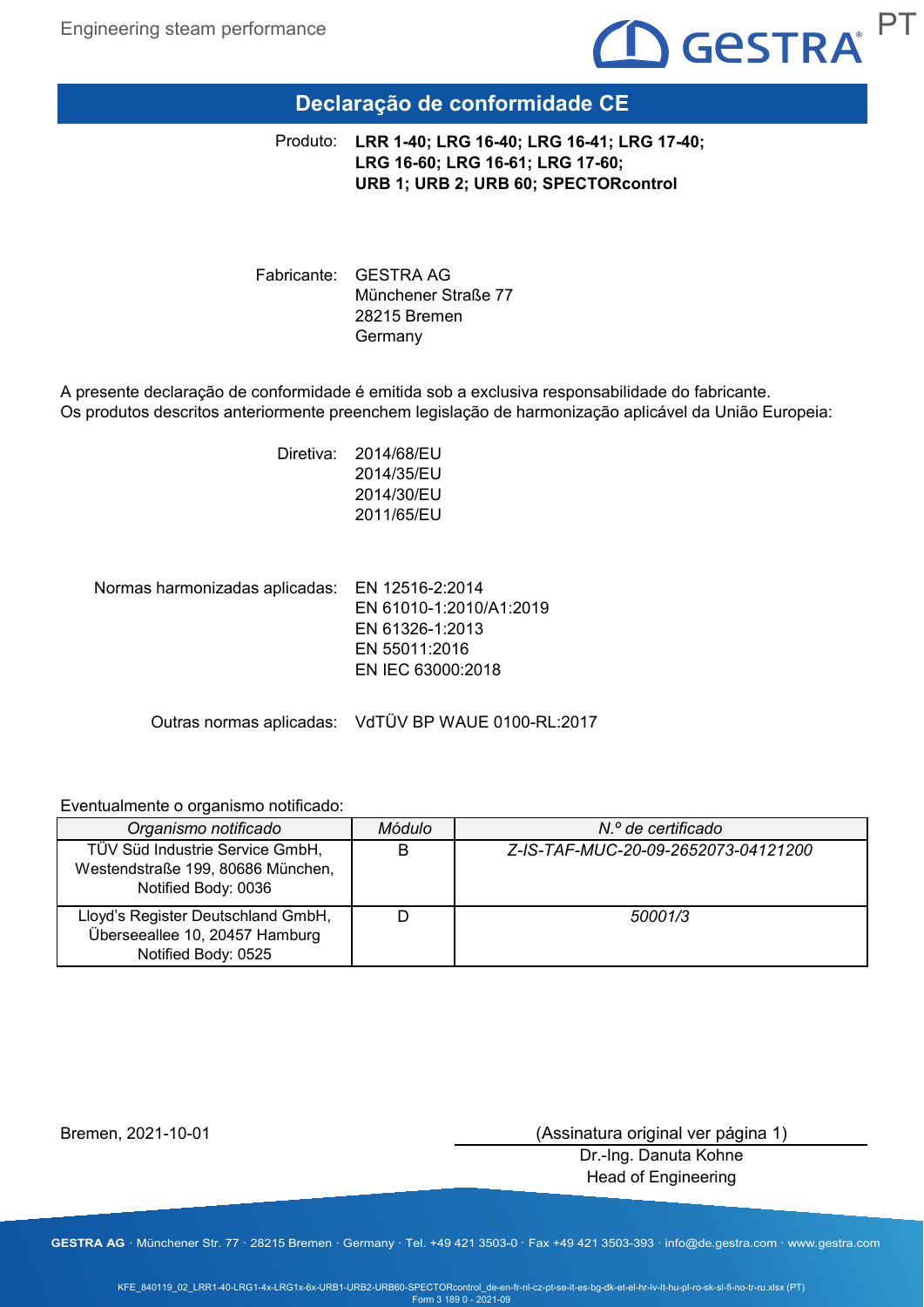

# **Declarație de conformitate**

**LRR 1-40; LRG 16-40; LRG 16-41; LRG 17-40;**  Produs: **LRG 16-60; LRG 16-61; LRG 17-60; URB 1; URB 2; URB 60; SPECTORcontrol**

Producător: GESTRA AG Münchener Straße 77 28215 Bremen Germany

Producătorul este singurul responsabil de întocmirea acestei declarații de conformitate. Produsele descrise mai sus îndeplinesc prevederile legislative armonizate ale Uniunii Europene:

> Directiva: 2014/68/EU 2014/35/EU 2014/30/EU 2011/65/EU

Standarde armonizate aplicate: EN 12516-2:2014 EN 61010-1:2010/A1:2019 EN 61326-1:2013 EN 55011:2016 EN IEC 63000:2018

Alte standarde aplicate: VdTÜV BP WAUE 0100-RL:2017

## Organismul notificat, după caz:

| Organ notificat                                                                             | Modul | Nr. certificat                      |
|---------------------------------------------------------------------------------------------|-------|-------------------------------------|
| TÜV Süd Industrie Service GmbH,<br>Westendstraße 199, 80686 München,<br>Notified Body: 0036 | B     | Z-IS-TAF-MUC-20-09-2652073-04121200 |
| Lloyd's Register Deutschland GmbH,<br>Überseeallee 10, 20457 Hamburg<br>Notified Body: 0525 |       | 50001/3                             |

Bremen, 2021-10-01

(Pentru semnătura originală consultaţi pagina 1)

Dr.-Ing. Danuta Kohne Head of Engineering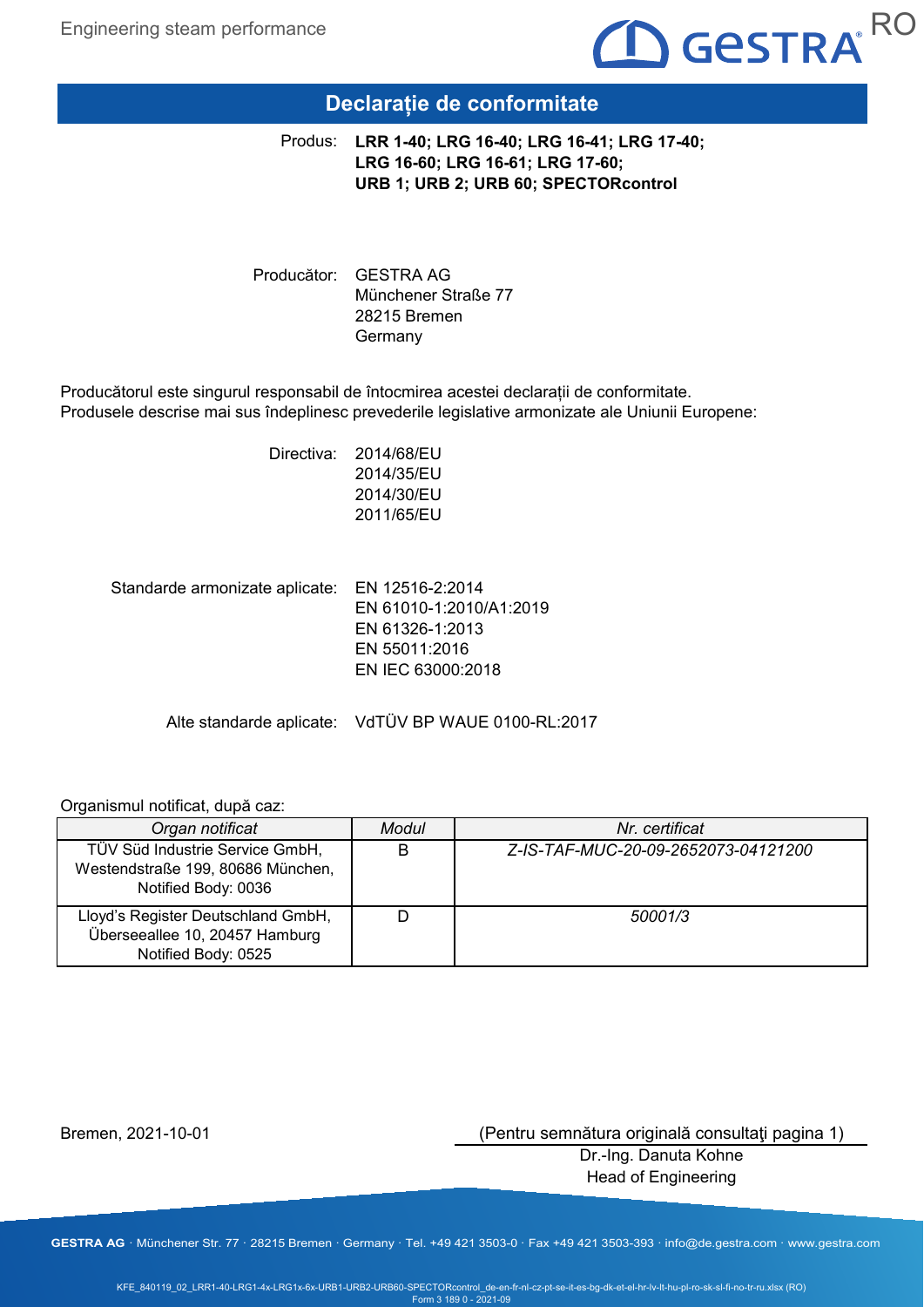

# **EU Vyhlásenie o zhode**

**LRR 1-40; LRG 16-40; LRG 16-41; LRG 17-40;**  Výrobok: **LRG 16-60; LRG 16-61; LRG 17-60; URB 1; URB 2; URB 60; SPECTORcontrol**

Výrobca: GESTRA AG Münchener Straße 77 28215 Bremen Germany

Výhradnú zodpovednosť za vystavenie toho vyhlásenia o zhode znáša výrobca. Vyššie popísané výrobky spĺňajú platné harmonizačné predpisy Európskej únie:

> Smernica: 2014/68/EU 2014/35/EU 2014/30/EU 2011/65/EU

Použité harmonizované normy: EN 12516-2:2014 EN 61010-1:2010/A1:2019 EN 61326-1:2013 EN 55011:2016 EN IEC 63000:2018

Ďalšie použité normy: VdTÜV BP WAUE 0100-RL:2017

## Prípadne notifikovaná osoba:

| Notifikovaná osoba                                                                          | Modul | Certifikát č.                       |
|---------------------------------------------------------------------------------------------|-------|-------------------------------------|
| TÜV Süd Industrie Service GmbH,<br>Westendstraße 199, 80686 München,<br>Notified Body: 0036 | B     | Z-IS-TAF-MUC-20-09-2652073-04121200 |
| Lloyd's Register Deutschland GmbH,<br>Überseeallee 10, 20457 Hamburg<br>Notified Body: 0525 |       | 50001/3                             |

Bremen, 2021-10-01

(Originálny podpis pozri strana 1)

Dr.-Ing. Danuta Kohne Head of Engineering

**GESTRA AG** · Münchener Str. 77 · 28215 Bremen · Germany · Tel. +49 421 3503-0 · Fax +49 421 3503-393 · info@de.gestra.com · www.gestra.com

KFE\_840119\_02\_LRR1-40-LRG1-4x-LRG1x-6x-URB1-URB2-URB60-SPECTORcontrol\_de-en-fr-nl-cz-pt-se-it-es-bg-dk-et-el-hr-lv-lt-hu-pl-ro-sk-sl-fi-no-tr-ru.xlsx (SK) Form 3 189 0 - 2021-09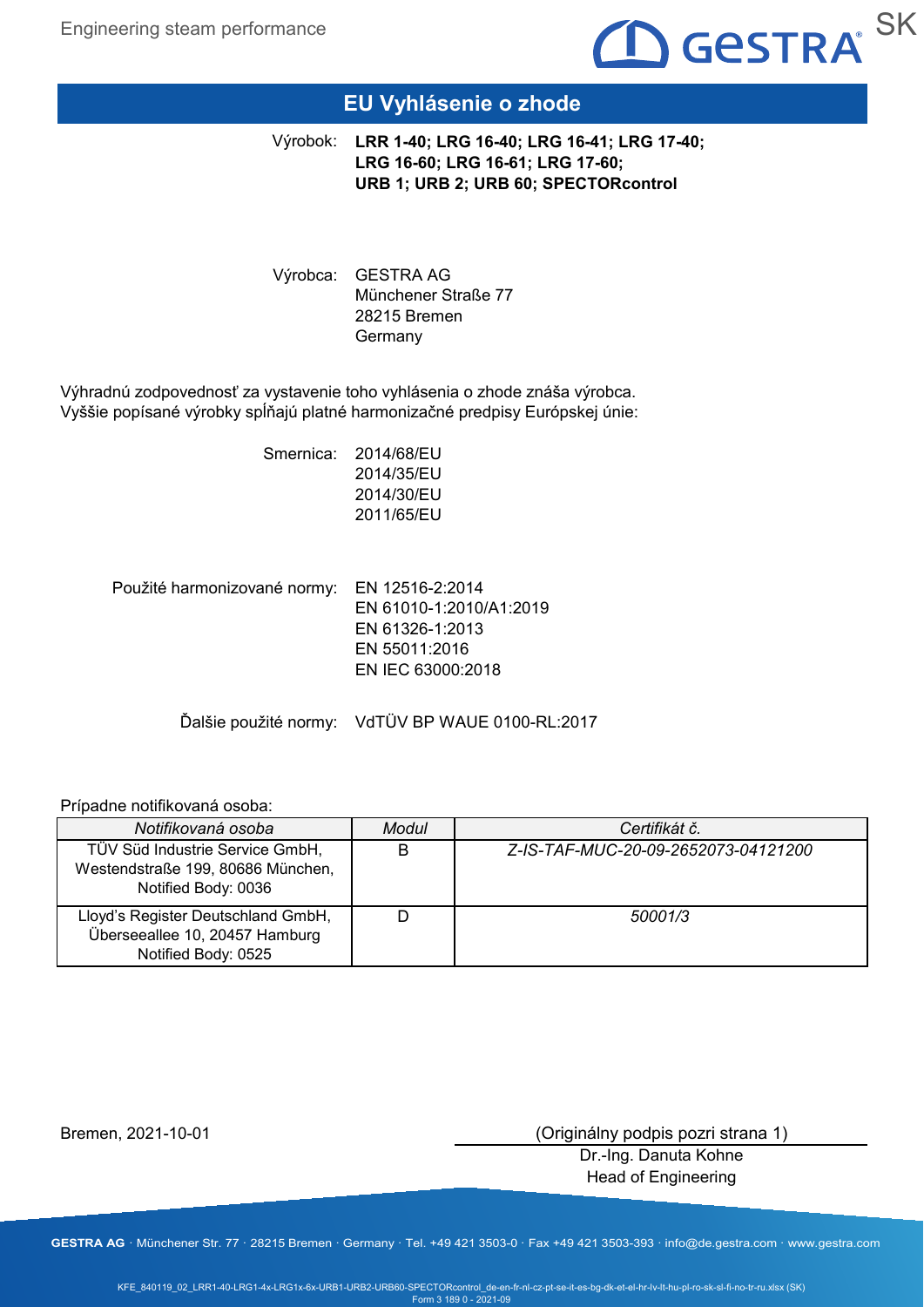

# **ES Izjava o skladnosti**

**LRR 1-40; LRG 16-40; LRG 16-41; LRG 17-40;**  Izdelek: **LRG 16-60; LRG 16-61; LRG 17-60; URB 1; URB 2; URB 60; SPECTORcontrol**

Proizvajalec: GESTRA AG Münchener Straße 77 28215 Bremen Germany

Za izdajo te izjave o skladnosti je odgovoren izključno proizvajalec. Zgoraj opisani izdelki so v skladu z veljavno usklajevalno zakonodajo Evropske unije:

> Direktiva: 2014/68/EU 2014/35/EU 2014/30/EU 2011/65/EU

Uporabljeni harmonizirani standardi: EN 12516-2:2014

EN 61010-1:2010/A1:2019 EN 61326-1:2013 EN 55011:2016 EN IEC 63000:2018

Uporabljeni dodatni standardi: VdTÜV BP WAUE 0100-RL:2017

## Where applicable, the notified body:

| Priglašeni organ                                                                            | Modul | Št. certifikata                     |
|---------------------------------------------------------------------------------------------|-------|-------------------------------------|
| TÜV Süd Industrie Service GmbH,<br>Westendstraße 199, 80686 München,<br>Notified Body: 0036 |       | Z-IS-TAF-MUC-20-09-2652073-04121200 |
| Lloyd's Register Deutschland GmbH,<br>Überseeallee 10, 20457 Hamburg<br>Notified Body: 0525 |       | 50001/3                             |

Bremen, 2021-10-01

(Originalni podpis glejte na strani 1)

Dr.-Ing. Danuta Kohne Head of Engineering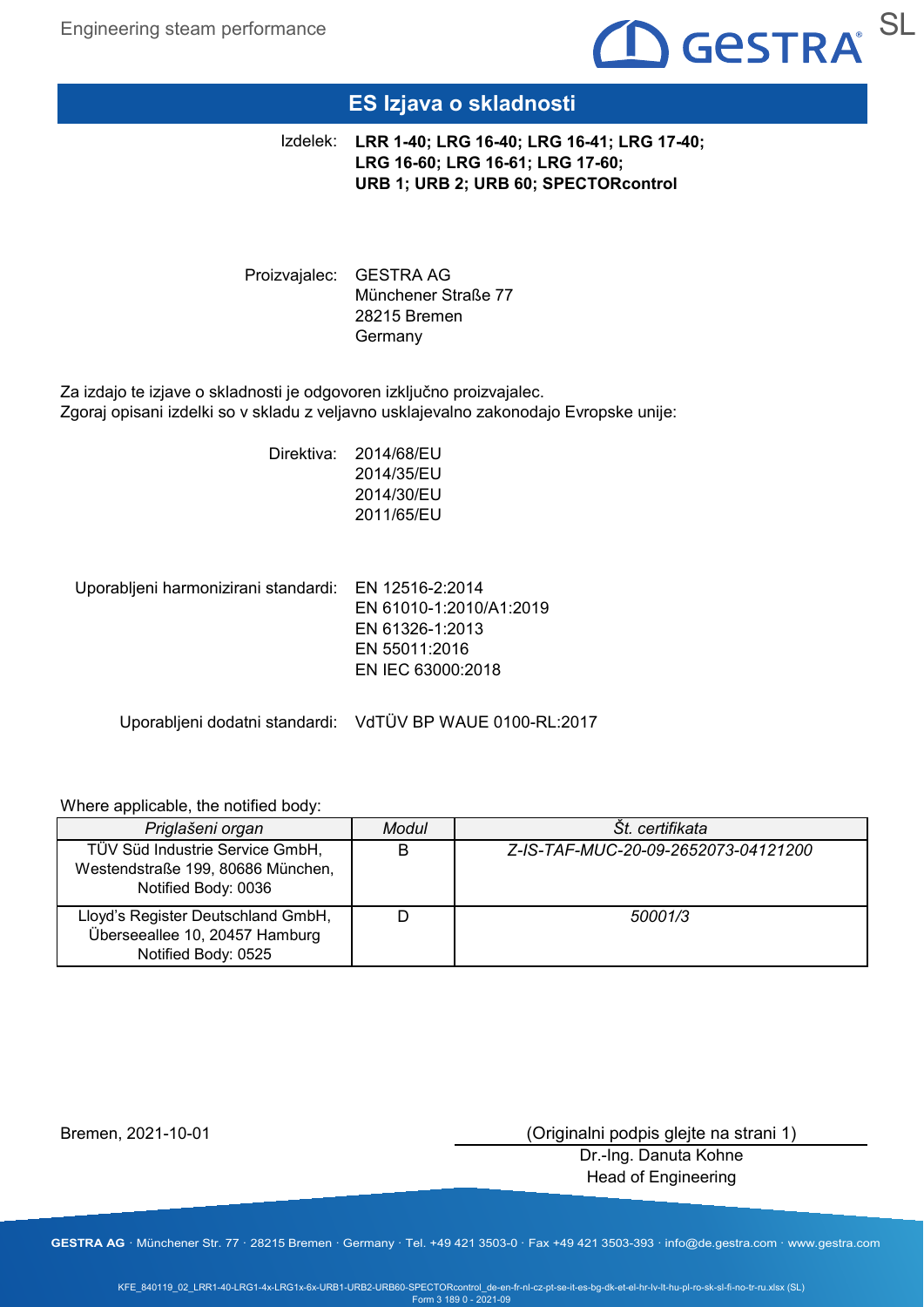

## **EU-vaatimustenmukaisuusvakuutus**

**LRR 1-40; LRG 16-40; LRG 16-41; LRG 17-40;**  Tuote: **LRG 16-60; LRG 16-61; LRG 17-60; URB 1; URB 2; URB 60; SPECTORcontrol**

Valmistaja: GESTRA AG Münchener Straße 77 28215 Bremen Germany

Tämän vaatimustenmukaisuusvakuutuksen laatimisesta vastaa yksinomaan valmistaja. Yllä mainitut tuotteet täyttävät Euroopan Unionin yhdenmukaistamislainsäädännön vaatimukset:

> Direktiivi: 2014/68/EU 2014/35/EU 2014/30/EU 2011/65/EU

Sovelletut yhdenmukaistetut EN 12516-2:2014 standardit: EN 61010-1:2010/A1:2019 EN 61326-1:2013 EN 55011:2016 EN IEC 63000:2018

Sovelletut muut standardit: VdTÜV BP WAUE 0100-RL:2017

## Mahdollisesti ilmoitettu laitos:

| <i>Ilmoitettu laitos</i>                                                                    | Moduuli | Sertifikaatin nro                   |
|---------------------------------------------------------------------------------------------|---------|-------------------------------------|
| TÜV Süd Industrie Service GmbH,<br>Westendstraße 199, 80686 München,<br>Notified Body: 0036 | B       | Z-IS-TAF-MUC-20-09-2652073-04121200 |
| Lloyd's Register Deutschland GmbH,<br>Überseeallee 10, 20457 Hamburg<br>Notified Body: 0525 |         | 50001/3                             |

Bremen, 2021-10-01

(Alkuperäinen allekirjoitus ks. sivu 1)

Dr.-Ing. Danuta Kohne Head of Engineering

**GESTRA AG** · Münchener Str. 77 · 28215 Bremen · Germany · Tel. +49 421 3503-0 · Fax +49 421 3503-393 · info@de.gestra.com · www.gestra.com

KFE\_840119\_02\_LRR1-40-LRG1-4x-LRG1x-6x-URB1-URB2-URB60-SPECTORcontrol\_de-en-fr-nl-cz-pt-se-it-es-bg-dk-et-el-hr-lv-lt-hu-pl-ro-sk-sl-fi-no-tr-ru.xlsx (FI) Form 3 189 0 - 2021-09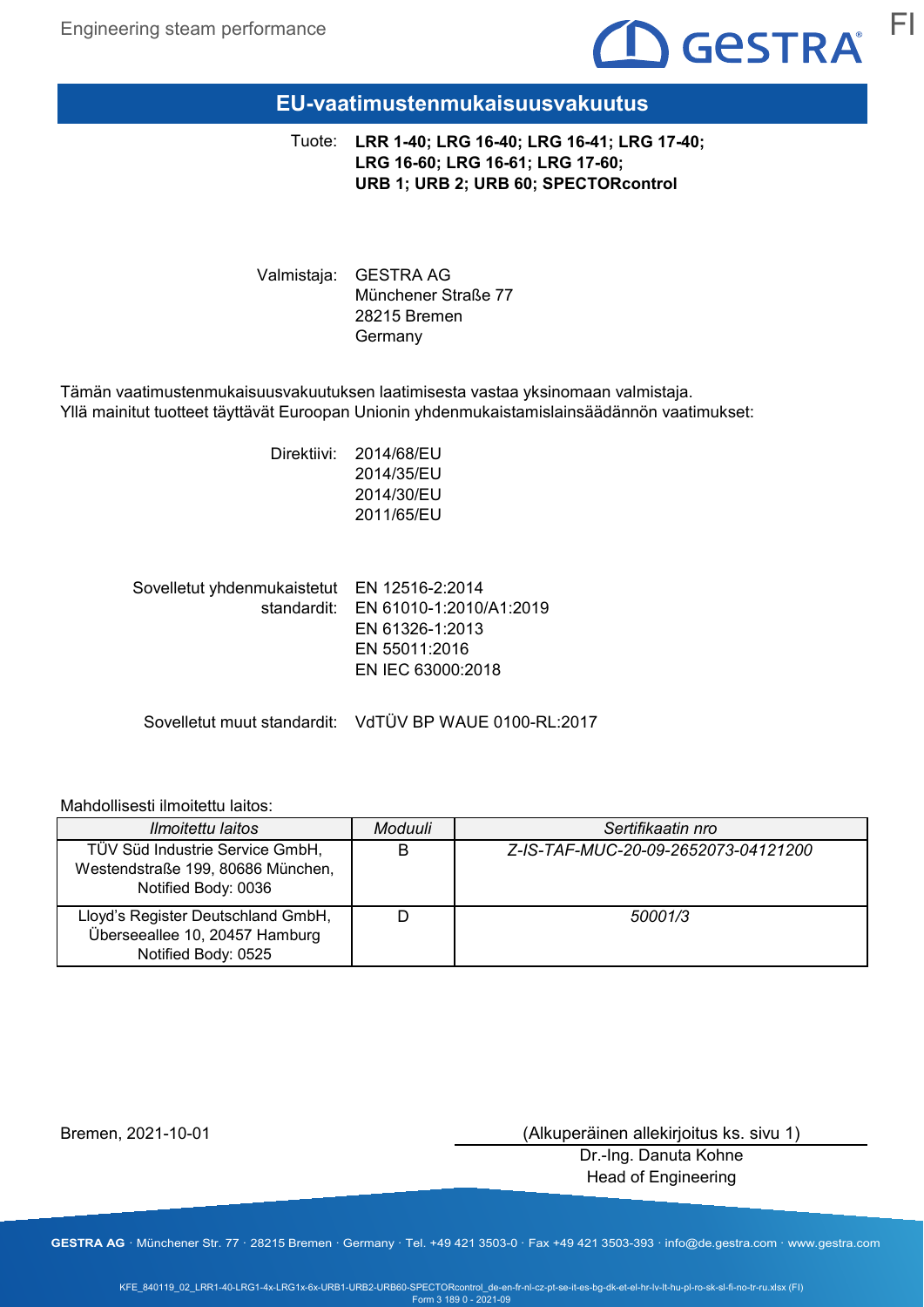

## **EU-försäkran om överensstämmelse**

**LRR 1-40; LRG 16-40; LRG 16-41; LRG 17-40;**  Produkt: **LRG 16-60; LRG 16-61; LRG 17-60; URB 1; URB 2; URB 60; SPECTORcontrol**

Tillverkare: GESTRA AG Münchener Straße 77 28215 Bremen Germany

Tillverkaren bär ensam ansvaret för utfärdandet av den här försäkran om överensstämmelse. De ovan beskrivna produkterna uppfyller den Europeiska Unionens tillämpliga harmoniseringsrättsföreskrifter:

> Direktiv: 2014/68/EU 2014/35/EU 2014/30/EU 2011/65/EU

Tillämpade harmoniserade EN 12516-2:2014 standarder: EN 61010-1:2010/A1:2019 EN 61326-1:2013 EN 55011:2016 EN IEC 63000:2018

Övriga tillämpade standarder: VdTÜV BP WAUE 0100-RL:2017

## Eventuellt ackrediterat provningsorgan:

| Ackrediterat provningsorgan                                                                 | Modul | Certifikatsnummer                   |
|---------------------------------------------------------------------------------------------|-------|-------------------------------------|
| TÜV Süd Industrie Service GmbH,<br>Westendstraße 199, 80686 München,<br>Notified Body: 0036 | B     | Z-IS-TAF-MUC-20-09-2652073-04121200 |
| Lloyd's Register Deutschland GmbH,<br>Überseeallee 10, 20457 Hamburg<br>Notified Body: 0525 |       | 50001/3                             |

Bremen, 2021-10-01

(Originalunderskrift se sidan 1)

Dr.-Ing. Danuta Kohne Head of Engineering

**GESTRA AG** · Münchener Str. 77 · 28215 Bremen · Germany · Tel. +49 421 3503-0 · Fax +49 421 3503-393 · info@de.gestra.com · www.gestra.com

KFE\_840119\_02\_LRR1-40-LRG1-4x-LRG1x-6x-URB1-URB2-URB60-SPECTORcontrol\_de-en-fr-nl-cz-pt-se-it-es-bg-dk-et-el-hr-lv-lt-hu-pl-ro-sk-sl-fi-no-tr-ru.xlsx (SV) Form 3 189 0 - 2021-09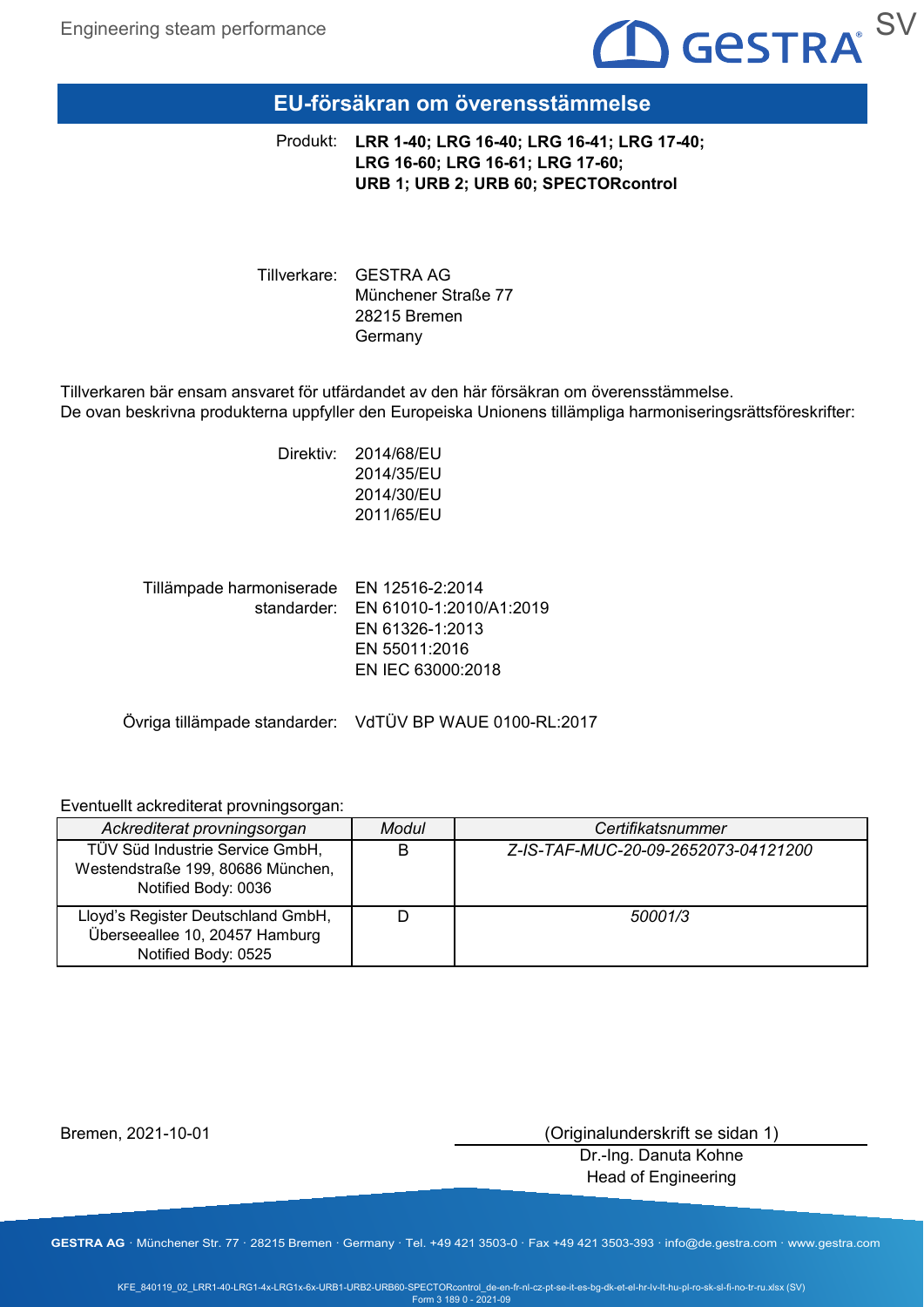

## **EU-samsvarserklæring**

**LRR 1-40; LRG 16-40; LRG 16-41; LRG 17-40;**  Produkt: **LRG 16-60; LRG 16-61; LRG 17-60; URB 1; URB 2; URB 60; SPECTORcontrol**

Produsent: GESTRA AG Münchener Straße 77 28215 Bremen Germany

Produsenten har eneansvaret for å utstede denne samsvarserklæringen. Produktene beskrevet ovenfor oppfyller den relevante harmoniseringslovgivningen i EU:

> Direktiv: 2014/68/EU 2014/35/EU 2014/30/EU 2011/65/EU

Anvendte harmoniserte standarder: EN 12516-2:2014 EN 61010-1:2010/A1:2019 EN 61326-1:2013 EN 55011:2016 EN IEC 63000:2018

Andre anvendte standarder: VdTÜV BP WAUE 0100-RL:2017

## Hvis relevant, skal det meldte organet:

| Underrettet                                                                                 | <b>Module</b> | Modul                               |
|---------------------------------------------------------------------------------------------|---------------|-------------------------------------|
| TÜV Süd Industrie Service GmbH,<br>Westendstraße 199, 80686 München,<br>Notified Body: 0036 | B             | Z-IS-TAF-MUC-20-09-2652073-04121200 |
| Lloyd's Register Deutschland GmbH,<br>Überseeallee 10, 20457 Hamburg<br>Notified Body: 0525 |               | 50001/3                             |

Bremen, 2021-10-01

(Original-signatur, se side 1)

Dr.-Ing. Danuta Kohne Head of Engineering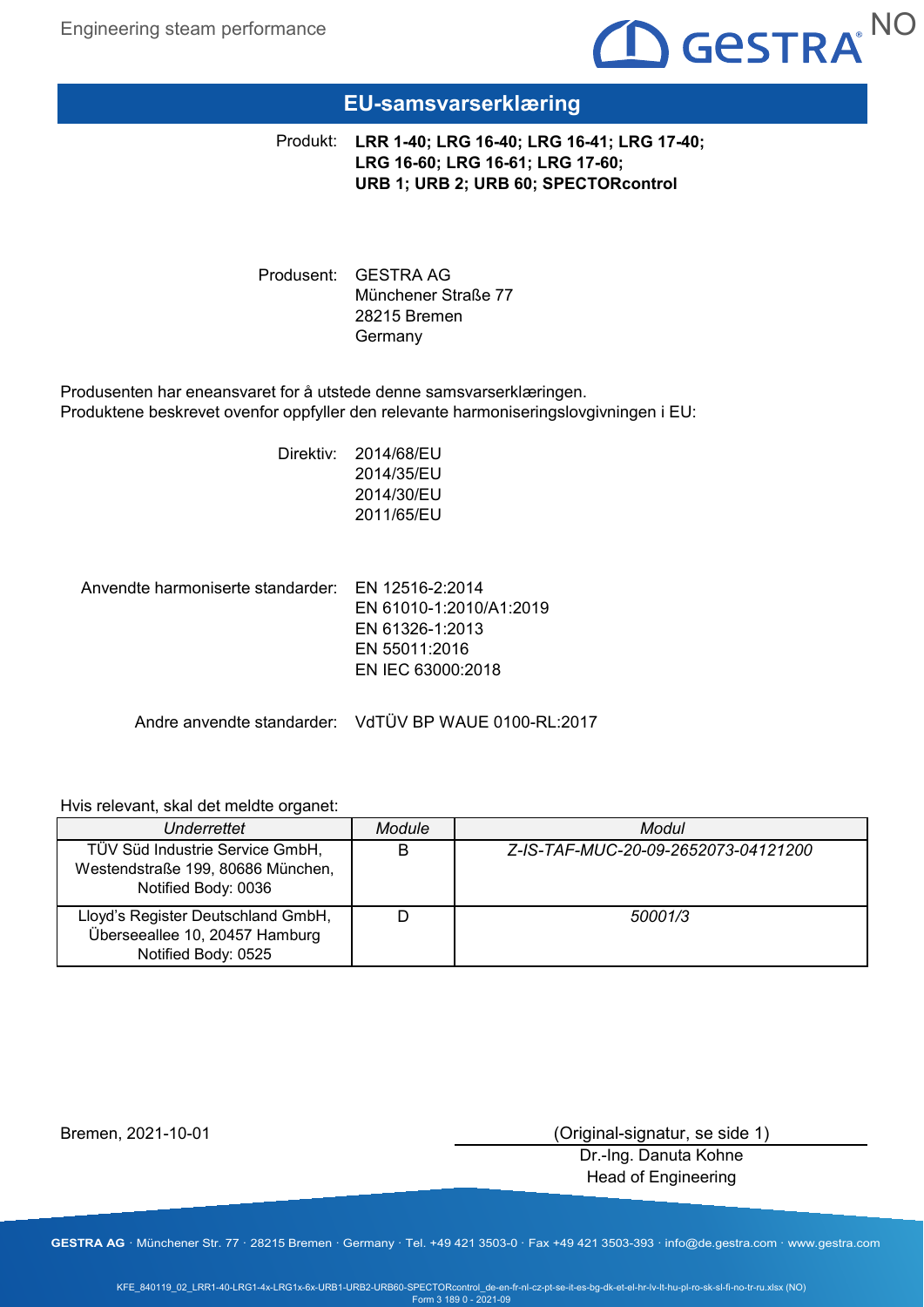

# **AB Uygunluk beyanı**

**LRR 1-40; LRG 16-40; LRG 16-41; LRG 17-40;**  Ürün: **LRG 16-60; LRG 16-61; LRG 17-60; URB 1; URB 2; URB 60; SPECTORcontrol**

Uretici: GESTRA AG Münchener Straße 77 28215 Bremen Germany

İşbu uygunluk beyanının düzenlenmesinin tüm sorumluluğu sadece üreticiye aittir. Yukarıda tarif edilen ürünler, Avrupa Birliği'nin ilgili uyum mevzuatına uygundur:

> Direktif: 2014/68/EU 2014/35/EU 2014/30/EU 2011/65/EU

Uygulanmış uyumlaştırılmış EN 12516-2:2014 standartlar: EN 61010-1:2010/A1:2019 EN 61326-1:2013 EN 55011:2016 EN IEC 63000:2018

Uygulanmış diğer standartlar: VdTÜV BP WAUE 0100-RL:2017

## Duruma göre bilgilendirilen merci:

| Bilgilendirilen merci                                                                       | Modül | Sertifika no.                       |
|---------------------------------------------------------------------------------------------|-------|-------------------------------------|
| TÜV Süd Industrie Service GmbH,<br>Westendstraße 199, 80686 München,<br>Notified Body: 0036 | B     | Z-IS-TAF-MUC-20-09-2652073-04121200 |
| Lloyd's Register Deutschland GmbH,<br>Überseeallee 10, 20457 Hamburg<br>Notified Body: 0525 |       | 50001/3                             |

Bremen, 2021-10-01

(Orijinal imza için bakınız sayfa 1)

Dr.-Ing. Danuta Kohne Head of Engineering